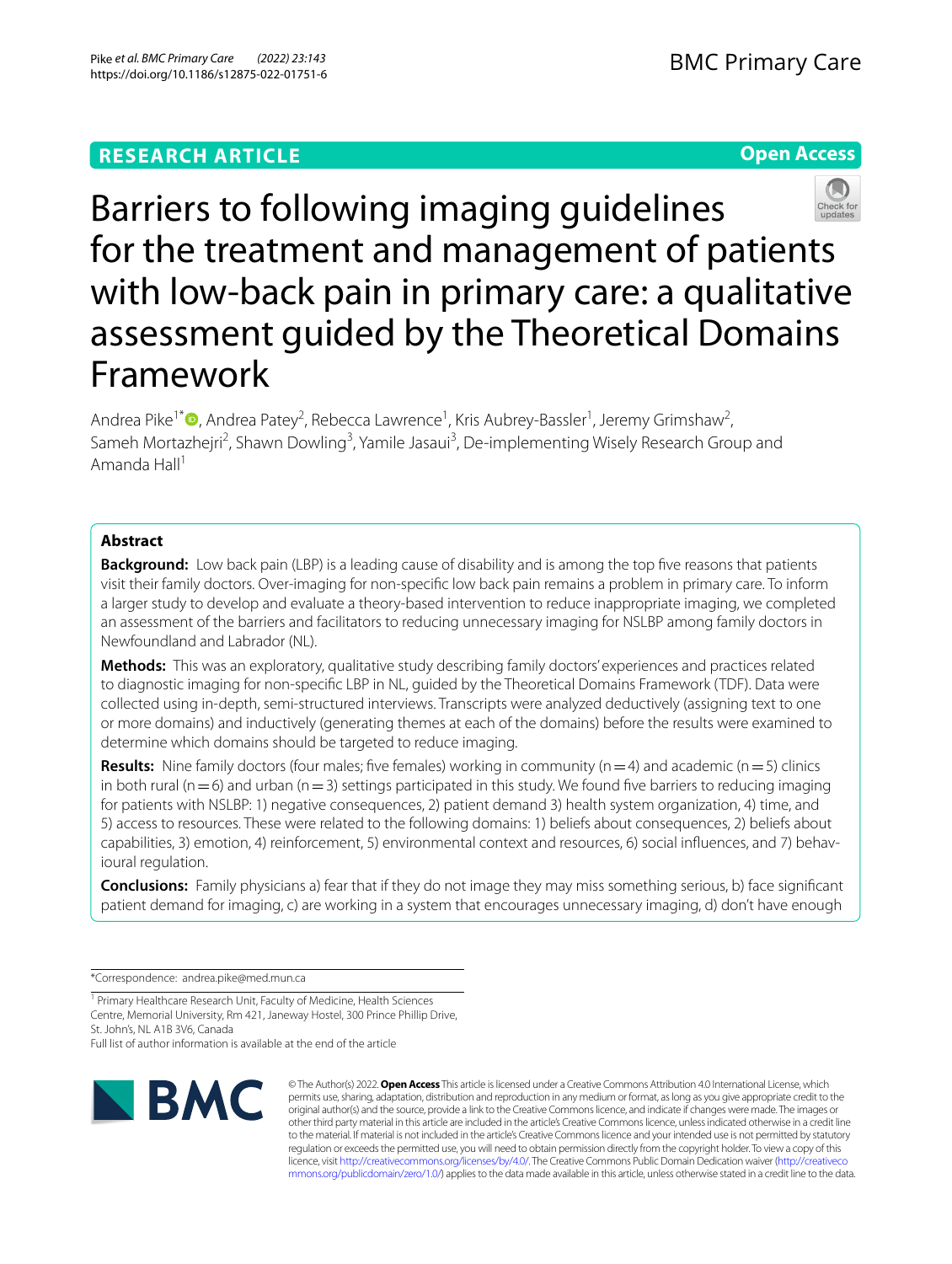time to counsel patients about why they don't need imaging, and e) lack access to appropriate practitioners, community programs, and treatment modalities to prescribe to their patients. These barriers were related to seven TDF domains. Successfully reducing inappropriate imaging requires a comprehensive intervention that addresses these barriers using established behaviour change techniques. These techniques should be matched directly to relevant TDF domains. The results of our study represent the important frst step of this process – identifying the contextual barriers and the domains to which they are related.

**Keywords:** Low back pain, Clinical practice guidelines, Imaging, De-implementation, Low-value care, x-ray, CT, Evidence-based medicine, Theoretical domains framework, TDF

### **Background**

Low back pain (LBP) is extremely common; it is widely understood to be a leading cause of disability [[1\]](#page-20-0) and is among the top fve reasons that patients visit their family doctors [[2\]](#page-20-1). As a result, LBP is responsible for substantial economic and social burden [[3–](#page-20-2)[6\]](#page-20-3). While the prognosis for episodes of LBP is generally favorable (most recover within six weeks), some experience pain for up to one year.

International, evidence-based guidelines for the treatment and management of LBP have been established for some time  $[7]$  $[7]$ . They recommend that physicians should frst assess the patient for evidence of rare cases of specifc spinal pathology or radicular syndrome. Only if they suspect the patient might have one of these conditions should they consider imaging as indicated for the specific condition. The remaining cases are considered non-specifc low back pain (NSLBP) or low back pain that is not attributable to a recognizable, specifc pathology [\[3](#page-20-2)]. For these patients, investigations are not required; management should include reassurance, advice to remain active, simple analgesics, and self-care strategies. If patients fail to improve after six weeks, they should be referred to additional conservative care options such as exercise therapy, cognitive behavioural therapy, or chronic pain management programs [[7\]](#page-20-4).

Unfortunately, in most cases, patients do not receive care that aligns with these guidelines  $[8, 9]$  $[8, 9]$  $[8, 9]$  $[8, 9]$ . This results in poor health outcomes for patients and unnecessary costs and resource use for health systems [[10,](#page-20-7) [11](#page-20-8)]. One of the main drivers of unnecessary health system costs and resource use in the management of LBP is an overreliance on diagnostic imaging (DI) (e.g., lumbar spine x-ray, CT, or MRI) [\[12](#page-20-9)[–14](#page-20-10)]. Roughly 90% of LBP presentations in primary care are NSLBP [\[3](#page-20-2), [15](#page-20-11)] that should not be imaged as it isn't useful and introduces potential harm to patients via unnecessary radiation exposure and inappropriate procedures due to incidental fndings [[12\]](#page-20-9). Nevertheless, up to half of all requests for lumbar spine imaging are estimated to be inappropriate [[16](#page-20-12)[–21](#page-20-13)]. As a result, one of Choosing Wisely Canada's key de-implementation campaigns targeting healthcare providers focuses on reducing unnecessary lumbar spine imaging.

Improving uptake of clinical practice guidelines for LBP, thereby reducing unwanted behaviours such as inappropriate imaging requests for NSLBP patients, requires that we understand the full scope of why the behaviour is occurring  $[22, 23]$  $[22, 23]$  $[22, 23]$  $[22, 23]$ . This will involve a detailed assessment of the barriers and facilitators to performing the guideline-recommended behaviour so that we can select behaviour change strategies for our intervention that will appropriately address those factors. Ideally, this process should be theoretically-driven using a framework of established psychological theories of behaviour change, [[22–](#page-20-14)[25\]](#page-20-16) such as the Theoretical Domains Framework (TDF) which has been used to identify barriers and enablers of behavior change in a variety of contexts [[26](#page-20-17)[–29](#page-21-0)]. Originally developed by Michie et al., [\[28](#page-21-1)] the TDF is comprised of a comprehensive assortment of behavior change theories and constructs synthesized into 14 key domains  $[26-29]$  $[26-29]$ . The importance of each domain depends upon the behaviour under study and related contextual factors.

A number of potential barriers to reducing imaging for LBP have been reported in the literature including both practitioner and patient-related factors [\[30](#page-21-2), [31](#page-21-3)]. A recent systematic review found that for LBP imaging guidelines, reported barriers included pressure from patients requesting an image or wanting a diagnosis, physicians' beliefs that providing a scan will reassure patients, and a lack of time during a typical patient encounter to converse with patients about diagnosis and why imaging isn't needed) [[31\]](#page-21-3). While this information is helpful for intervention design, only one of the studies included in the review used a theoretical framework to guide their work. Using a theory-based interview guide may provide a more comprehensive assessment of barriers by ensuring that we do not miss asking important questions related to known barriers to behaviour change. It is possible that without these specifc questions, interview data may be limited only to the most common barriers such as time and resources that readily come to mind and may miss capturing important, but perhaps more subtle, barriers.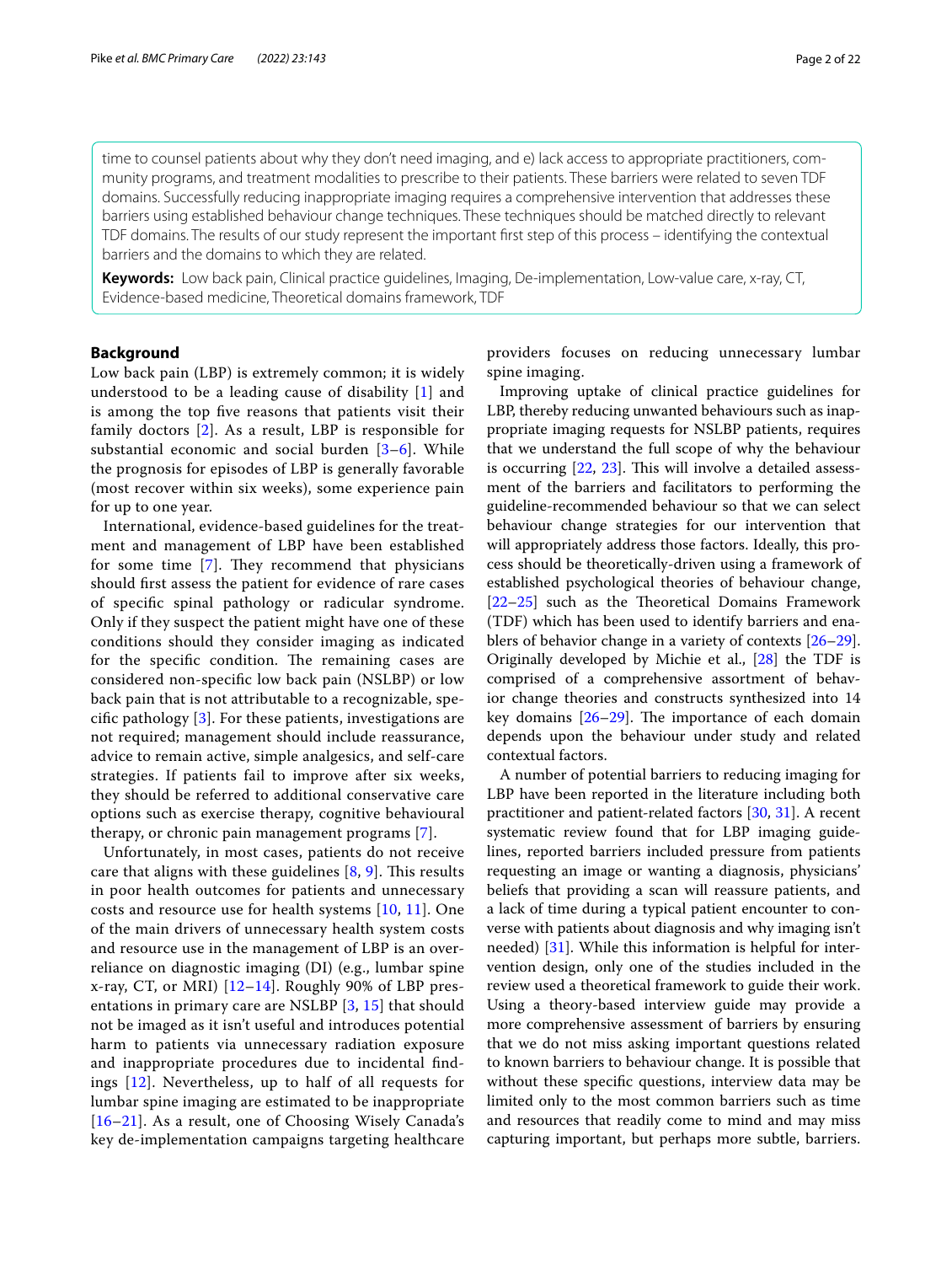In addition, none of the studies completed to date are tied to the local context, widely considered responsible for study-to-study variation in the outcomes of implementation interventions [\[32\]](#page-21-4).

As part of a larger study to develop and evaluate a theory-based intervention to reduce inappropriate LBP imaging, we undertook a TDF-guided assessment to identify the barriers and facilitators to following imaging guidelines for NSLBP among family doctors in Newfoundland and Labrador (NL).

### **Method**

### **Design**

This was an exploratory, qualitative study describing family doctors' experiences and practices related to diagnostic imaging for LBP. We used the Atkins et al.[[26\]](#page-20-17) guide for applying the TDF to assess barriers and enablers to behaviour change. A description of how we applied the TDF in our data collection and analysis is described below.

### **Participants**

Eligible participants included family doctors practicing in NL who were treating patients with LBP. Purposive sampling was used to identify study participants. We identifed family doctors through an established practice-based network (Atlantic Practice Based Research Network) – a group of clinicians who have agreed to be contacted to participate in primary care research. To help ensure a diverse range of perspectives, we sought participants practicing in both urban and rural environments, as well as both academic and community settings. We planned to recruit and interview 10–15 family doctors or until we reached data saturation – the point at which no novel information was being contributed by additional participants [[33](#page-21-5)].

### **Data collection**

Following previously established methods outlined in the TDF Guide [[26](#page-20-17)] and other studies using the TDF for barriers assessments, [\[34](#page-21-6)] data were collected using indepth, semi-structured interviews. Potential participants were emailed an invitation to participant in a study investigating family physicians views on imaging for LBP by a local researcher (AH). If interested, they were provided with additional information about the study (including the reasons for the study and our interest in the topic) and an interview time was scheduled.

The interview guide (please see Additional file  $1$ ) included 1–4 questions per domain for a total of 31 questions. Prompts were provided in the interview guide to assist the interviewer in clarifying participants' responses if needed.

Interviews were conducted by two female healthcare researchers (PhD and Master's – prepared) with experience and training in qualitative interviewing (AH, AP). An undergraduate student (RL) also attended some interviews to take feld notes. Otherwise, notes were taken by the interviewers. Interviews were conducted in-person (at the participant's or interviewer's place of work) or via telephone, whichever was private and most convenient for the participant. They took approximately 1h to complete, and participants were provided a CAD \$100 gift card honorarium (paid using funds from the CIHR grant supporting this research). All interviews were audiorecorded and transcribed verbatim; participants were not provided opportunity to review their transcripts.

### **Data analysis**

To begin, coders read and reread the transcripts to become familiar with the data; they began coding after we had completed and transcribed three interviews. Using the TDF to generate a framework for content analysis, researchers analyzed the data deductively (assigning text to one or more domains) and inductively (generating themes at each of the domains)  $[26]$ .

### *Deductive analysis*

Under the direction of a TDF expert (AMP), two researchers (AP, RL) were trained to code data from the transcripts into TDF domains. They used transcripts from a previous study (on a diferent topic but using the same TDF coding scheme) to practice coding. From this work, they created a codebook specifc to the current study that served as a guideline and reference to ensure accuracy and consistency.

The codebook contained  $(1)$  the coding strategy and (2) a table of coded text which defned, for coders, a clear method for making decisions on whether and how much text to code, which domain was appropriate, and how to deal with any disagreements. Please see Additional fle [2](#page-20-18) for the codebook developed during the training exercise.

Using the codebook, AP and RL coded all transcripts in NVivo V.12. They coded one pilot interview simultaneously to consensus, with access to an expert coder (AMP) as needed. Using the second pilot interview, they coded independently and calculated Fleiss' kappa (κ) for each domain to assess reliability of coding. After this, they began coding independently. All interviews were reviewed together and coded to consensus.

### *Inductive analysis*

After the data (quotes from interviews) were coded into TDF domains, we generated themes at each domain, phrased as belief statements, that represented important beliefs about a barrier or enabler to the target behaviour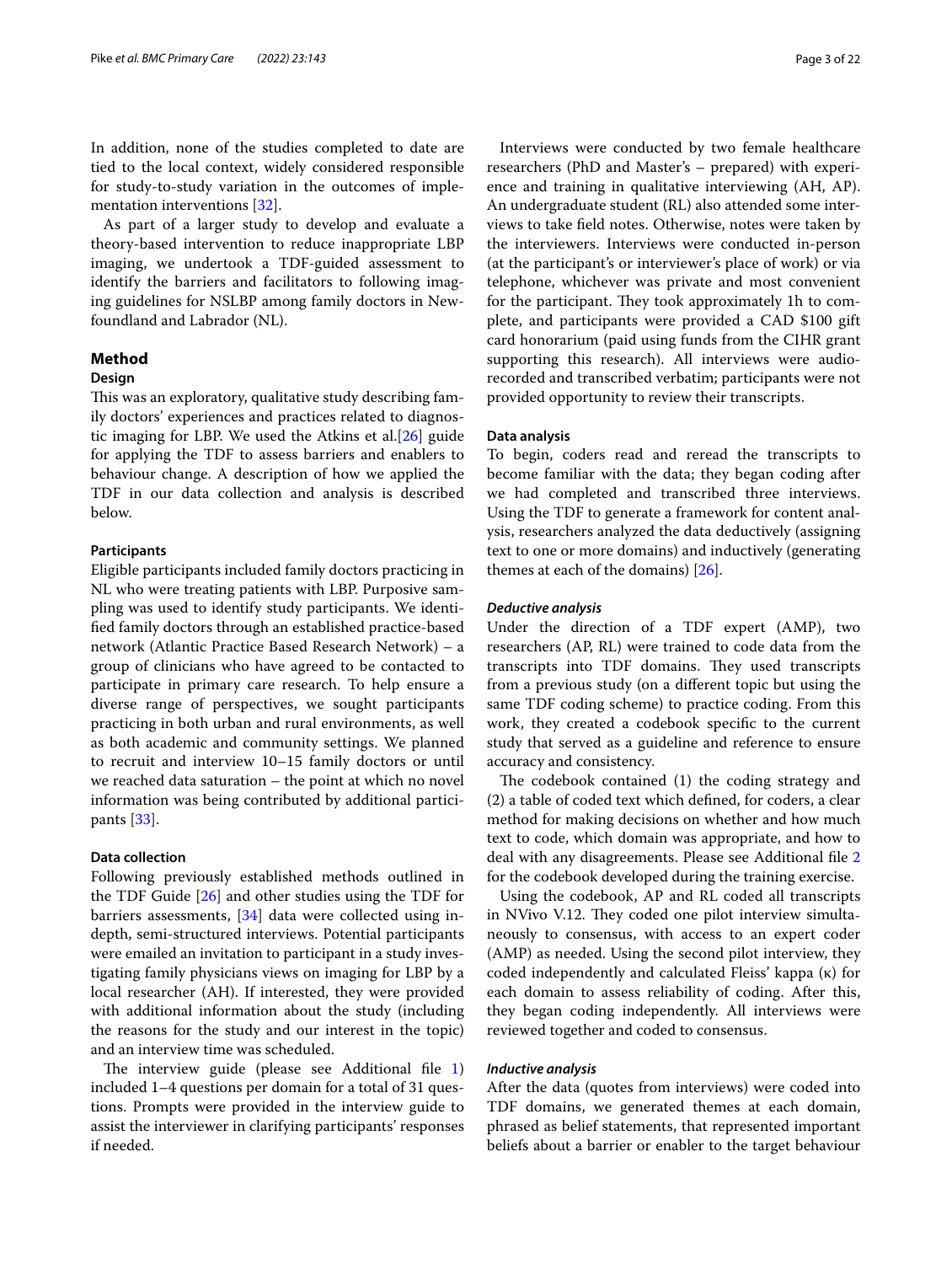common across participants responses (e.g., "I sometimes image NSLBP patients because I don't have the time to explain to them why imaging is unnecessary"). All belief statements and broad themes with supporting quotes were reviewed by the second coder and a TDF expert (AMP). These data were then further analyzed to identify specifc barriers/enablers to change.

Finally, the results were examined to determine which of the domains and associated beliefs should be targeted to reduce imaging for LBP. These decisions were made through consensus discussion between the researcher responsible for theme generation (AP) and a TDF expert (AMP); it was subsequently reviewed with the second coder (RL), a key knowledge user (KAB), and the larger research team. Domains were considered relevant if they met any of the following conditions:

- a) A majority of participants (in our case 5 or more) expressed a belief that contradicted guideline recommendations thereby indicating a lack of understanding or practice of evidence-based guidelines.
- b) A majority of participants described the same or similar barrier to following imaging guidelines.
- c) There were a mix of views expressed on a particular issue (for a particular domain) indicating the presence of conficting beliefs.
- d) A participant(s) reported a belief that could potentially have a large impact on the target behaviour.
- e) A participant(s) expressed a belief that they perceived to be a major clinical concern or that they were particularly vocal about (determined by considering the amount of text taken up discussing the issue as well as emphatic or emotional speech).
- f) Clinical experts on the research team felt strongly that the beliefs expressed at a particular domain represent an important clinical issue.

# **Results**

## **Participants**

Nine family doctors (four males; fve females) participated in this study. At the time of the interviews these participants were working in community  $(n=4)$  and academic ( $n=5$ ) clinics in both rural ( $n=6$ ) and urban  $(n=3)$  settings. Seven of nine participants had no previous interactions with the interviewers; two had a previous working relationship with them. None of the participants we contacted refused participation or dropped out. We initially planned to recruit and interview up to 15 family doctors. However, after completing and coding eight interviews we felt that we had reached saturation. To test our assumption, we interviewed one additional participant (adding some additional prompts in an attempt to

elicit new information). Since no novel information was added after this interview, we did not pursue additional participants. The team did not feel it necessary to complete any repeat interviews.

### **Interrater reliability – Domain coding**

Interrater reliability at each domain ranged from a low of  $\kappa = 0.67$  (SD = 0.32) to a high of  $\kappa = 0.92$  (SD = 0.21) (with 9 of 14 domains reaching  $\kappa = 0$ . 75 or above) thereby demonstrating substantial to almost perfect agreement [[35,](#page-21-7) [36](#page-21-8)]. However, while interrater reliability was calculated to help ensure consistency between the coders, all interviews were coded to consensus (100% agreement).

# **Relevant domains**

Our analysis revealed a number of barriers related to the following domains: 1) beliefs about consequences, 2) beliefs about capabilities, 3) emotion, 4) reinforcement, 5) environmental context and resources, 6) social infuences, and 7) behavioural regulation. We generated 49 themes, phrased as belief statements, from the data coded at these domains. Table [1](#page-4-0) presents the specific beliefs together with illustrative quotes for each of the relevant domains. Overall, fve main barriers to reducing imaging for patients with NSLBP were evident in the data: 1) negative consequences, 2) patient demand 3) health system organization, 4) time, and 5) access to resources.

### *Negative consequences*

Physicians reported imaging cases of NSLBP because they feared missing a serious illness (beliefs about consequences, emotion). Related to this was a fear of litigation that could result if a serious condition was missed (emotion). Over a third of our sample reported that previous negative experiences (e.g., missing the presence of an underlying serious pathology in a previous case) play a role in their decision-making (reinforcement). Some believed they can use imaging as a sort of "fail-safe" to pick up serious conditions they might have otherwise missed (beliefs about consequences).

### *Patient demand*

Seven of nine participants reported that their patients and/or family members pressure them for imaging and that patient pressures of this nature infuence their image-ordering decisions (social influences). They also felt that, in some cases, ordering the image will be benefcial for patients by reducing anxiety and frustration and increasing patient satisfaction (beliefs about consequences). Related to this, some physicians reported difficulty convincing patients that they don't need an image (beliefs about capabilities). Patient demand can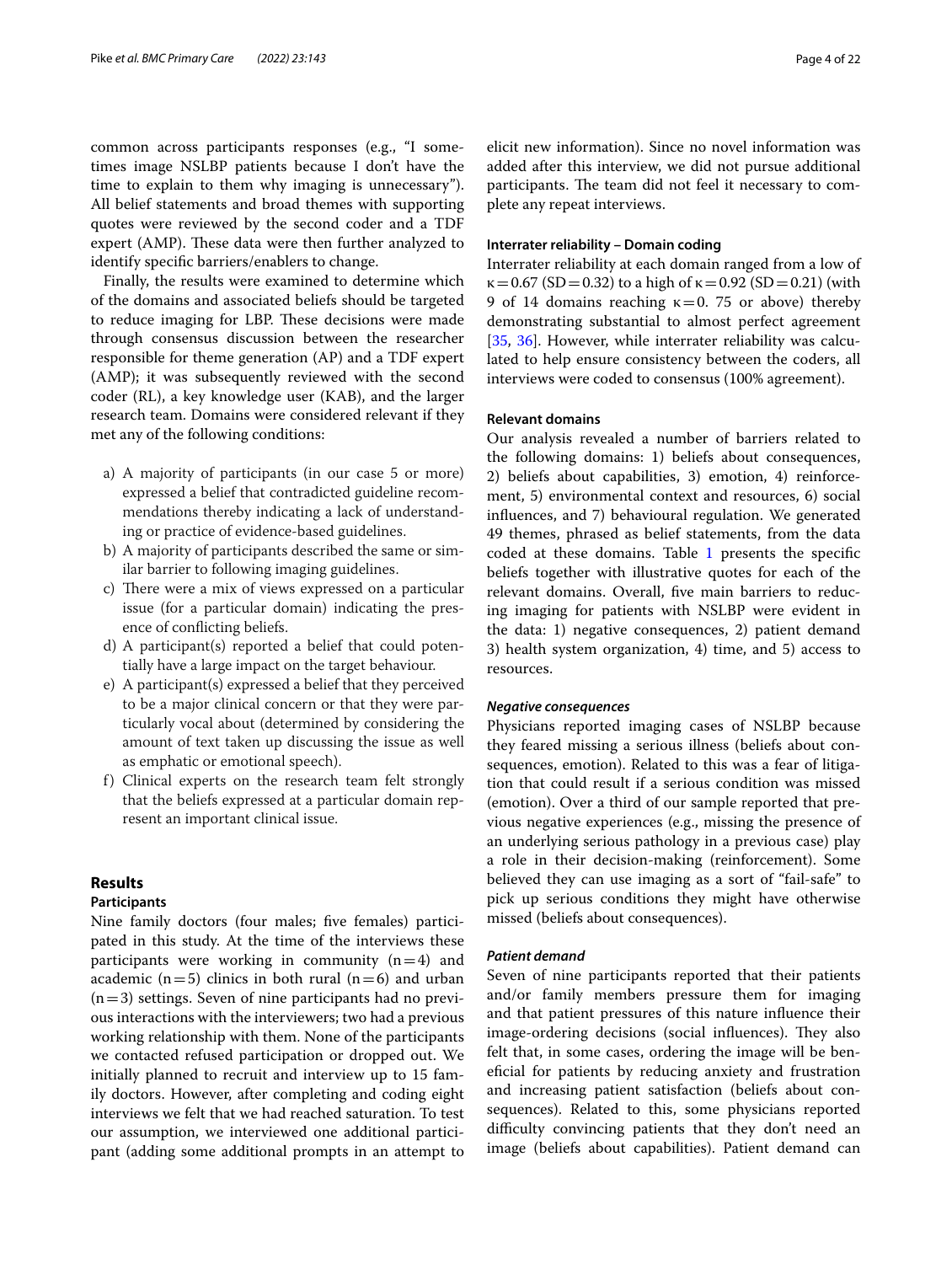<span id="page-4-0"></span>

| Beliefs about consequences<br>Domain |                                                                                                                                                                               |                                                                                                                                                                                                                                                                                                                                                                                                                                                                                                                                                  |
|--------------------------------------|-------------------------------------------------------------------------------------------------------------------------------------------------------------------------------|--------------------------------------------------------------------------------------------------------------------------------------------------------------------------------------------------------------------------------------------------------------------------------------------------------------------------------------------------------------------------------------------------------------------------------------------------------------------------------------------------------------------------------------------------|
|                                      | Specific belief (frequency)                                                                                                                                                   | Sample quotes                                                                                                                                                                                                                                                                                                                                                                                                                                                                                                                                    |
|                                      | with NSLBP with imaging is a waste because it won't help<br>patients or change their course of treatment; most will get better on their<br>Managing patients<br>own. (6)      | What do you think would happen if you managed patients with non-specific<br>Physician: "Nothing. I don't think there would be any change in outcomes<br>Fortunately, most people get better anyway."—LBP001<br>low back pain with imaging?                                                                                                                                                                                                                                                                                                       |
|                                      |                                                                                                                                                                               | problems for myself reading all the x-rays. It wouldn't help the patient's pain<br>Physician: I would create a lot of paper work, and I would create more time<br>and it wouldn't resolve anything. - LBP002                                                                                                                                                                                                                                                                                                                                     |
|                                      | NSLBP is a waste of time, costly to the health system, and<br>for patients who do require images. (7)<br>Ordering images for<br>clogs up the waitlist                         | "Negative things would include a crippling cost to the healthcare system"-<br>LBPO05                                                                                                                                                                                                                                                                                                                                                                                                                                                             |
|                                      |                                                                                                                                                                               | something. It'd be phenomenal, right? So it's kind of an irrational thing to do as<br>"I guess negatively, you'd be clogging the system. You know, the resources to<br>x-ray everybody's back for something that's, you know, you look at it – what's<br>the number I needed to treat as such, or the number needed to do,<br>a policy."-LBP006                                                                                                                                                                                                  |
|                                      | Imaging exposes patients to radiation which poses a risk to their health. (7)                                                                                                 | $\overline{\phantom{a}}$<br>"Um, and I think that, you know, there are risks associated with doing a whole<br>always have to be aware, you know, what is the necessity for doing imaging<br>bunch of x-rays. I think radiation exposure is an issue, um, and so I think we<br>especially CTs."-LBP003                                                                                                                                                                                                                                            |
|                                      |                                                                                                                                                                               | you know, someone's had like a hundred x-rays. Like that's a lot of radiation. Um,<br>like it adds up right? Every time you're like oh, it's just one x-ray, like next thing<br>so definitely over the long-term, doing like, doing imaging can be an issue. So<br>and taking up time for the patients that are just like unnecessary, so, and then<br>I think that managing without imaging has that benefit as well from a patient<br>"I don't want to expose people to radiationyou don't want to be imaging<br>safety point-of-view."-LBP007 |
|                                      | If I image a patient with NSLBP I may find something serious that I would have<br>otherwise missed or avoid contributing to the development of chronic pain.<br>$\circled{3}$ | I do feel like there is, you know, there is a segment of the population that they<br>doing an x-ray earlier than I would because I feel like if I leave it for six weeks<br>are so convinced that this pain is not going to go awaythat I will end up<br>then they will develop chronic pain."-LBP003                                                                                                                                                                                                                                            |
|                                      |                                                                                                                                                                               | "You would like to haveevery kind of avenue covered. So even if I'm 98 per<br>cent certain that this is non-specific low back pain, it may not be. It could be<br>a small chance that there's something else starting up that's going on here,<br>I'm just missing it because I'm not doing an x-ray. So that does nag at you."-<br>LBP006                                                                                                                                                                                                       |
|                                      | Using imaging to manage NSLBP leads to overdiagnosis due to incidental<br>cause increased suffering for the patient. (4)<br>findings which may                                | "Incidental findings could show up which require further investigations or tests<br>or interventions, which otherwise not have shown up and actually turn out to<br>be benign."-LBP005                                                                                                                                                                                                                                                                                                                                                           |
|                                      |                                                                                                                                                                               | timessort of lead the patient down the garden path of other investigations."<br>"You find other incidental findings that are irrelevant and then you some-<br>LBPO08                                                                                                                                                                                                                                                                                                                                                                             |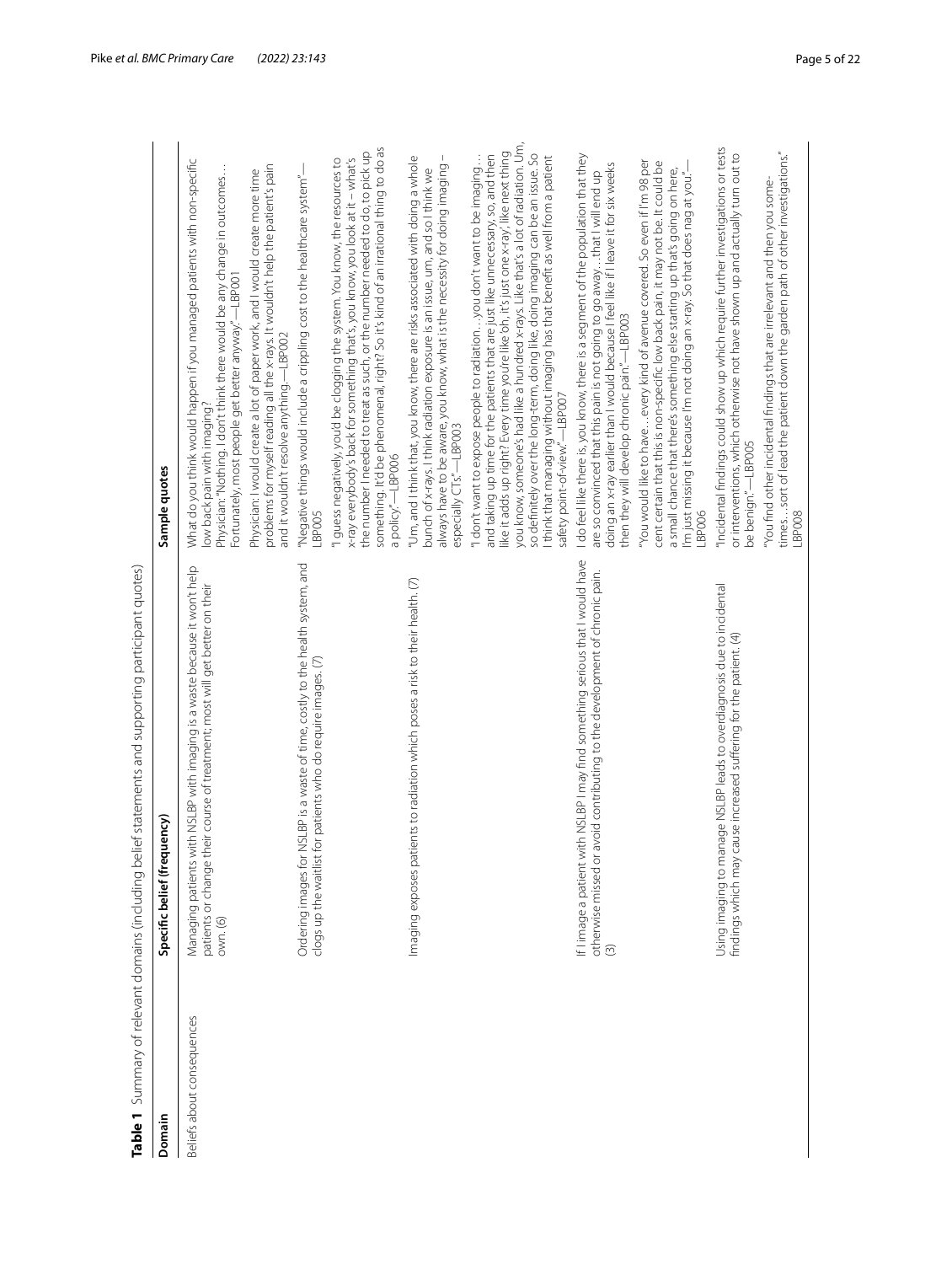| Table 1 (continued) |                                                                                                                                     |                                                                                                                                                                                                                                                                                                                                                                                                                                                                                                                                                                                                                                                                                                               |
|---------------------|-------------------------------------------------------------------------------------------------------------------------------------|---------------------------------------------------------------------------------------------------------------------------------------------------------------------------------------------------------------------------------------------------------------------------------------------------------------------------------------------------------------------------------------------------------------------------------------------------------------------------------------------------------------------------------------------------------------------------------------------------------------------------------------------------------------------------------------------------------------|
| Domain              | Specific belief (frequency)                                                                                                         | Sample quotes                                                                                                                                                                                                                                                                                                                                                                                                                                                                                                                                                                                                                                                                                                 |
|                     | NSLBP decreases patient anxiety and frustration and<br>increases patient satisfaction. (6)<br>Ordering images for                   | that its creating [makes it] worth doing the x-ray because the negative impacts<br>of what it's doing to them psychologically may outweigh the balance of, you<br>know, I really don't think this is going to show anything and I don't think it's<br>Sometimes people get really frustrated and  the negativity and the angst<br>going to be helpful"-LBP004                                                                                                                                                                                                                                                                                                                                                 |
|                     |                                                                                                                                     | not completely reassured by what I say and so there a might be a little bit more<br>"I'm not certain but a possibility is that it would be more reassuring to patients.<br>reassurance [provided by the imaging] that we're not missing something seri-<br>Despite that most of them are reassured there's probably some that are<br>ous."-LBP009                                                                                                                                                                                                                                                                                                                                                             |
|                     | patients with NSLBP saves me time because I can avoid<br>explaining to patients why they don't need one. (3)<br>Ordering images for | "You'd spend less time [on the appointment] because it takes time to talk some-<br>body out of a test than it does to give them the test. Which, could be one of the<br>reasons why people are getting tests, right?"-LBP006                                                                                                                                                                                                                                                                                                                                                                                                                                                                                  |
|                     |                                                                                                                                     | them and educate them and talk about weight reduction and muscle strength-<br>"It's a lot faster to fill out the slip and send someone for a test than it is to talk to<br>ening and what's their diet, like very time consuming so it's so much easier to<br>do tests than to not do tests."-LBP008                                                                                                                                                                                                                                                                                                                                                                                                          |
|                     | The radiation risk associated with x-ray is actually very small. (1)                                                                | our advantage. The measurable risk of the radiation from the x-ray, a plain film<br>"Realistically we probably over-emphasize the risks of radiation sometimes to<br>x-ray is essentially non-existent. The risk of radiation from a CT scan is much,<br>much greater than x-rays but even the risk, the measurable risk of cancer is<br>pretty small"LBP009                                                                                                                                                                                                                                                                                                                                                  |
|                     | for all cases of NSLBP my colleagues would look down<br>If I ordered an image<br>upon me. (1)                                       | fully be ashamed with myself as a clinician  my colleagues would look down<br>"I would be practicing outside evidence-based medicine and therefore right-<br>upon meif I was known to image every single low back pain that came<br>through my door"-LBP005                                                                                                                                                                                                                                                                                                                                                                                                                                                   |
|                     | Ordering an image may help me avoid litigation. (1)                                                                                 | fracture and now they're saying that they missed work for two weeks and if they<br>okay to me. Let's give it a couple of weeks. If it gets better. And they come back<br>about because we have access to all this imaging and then I said 'listen, it looks<br>imaged earlier, they could've done this, and they'reruns into issues with, you<br>know, complaints and things like that. And I think that those play in the minds<br>of-view. That's another thing that physicians are, kind of, I think more hesitant<br>"I think that's, you know, becomes more of an issue from a litigations point-<br>in a couple of weeks and it's worse, and now I image them and they have a<br>of physicians."-LBP007 |
| Emotion             | I feel comfortable managing patients with NSLBP without imaging. (6)                                                                | how do you feel about managing a patient with non-specific low back pain<br>"Whenever I decide that I don't want imaging like I'm, I feel confident in my<br>decision, I don't kind of think about it after and say oh maybe I should've."<br>without imaging? Would you be worried or concerned?<br>R: "No, not at all."-LBP004<br>LBP007                                                                                                                                                                                                                                                                                                                                                                    |
|                     | I worry about not imaging. (3)                                                                                                      | "I spend a lot of time worrying that I'm doing the wrong thing and that I'm<br>missing something that could be serious.-LBP003                                                                                                                                                                                                                                                                                                                                                                                                                                                                                                                                                                                |
|                     |                                                                                                                                     | "There's still an element, in physicians, of a fear of missing something bad, even<br>with reassuring, all reassuring signs and symptoms, you can never say, I say this<br>to patients as well, I can never say 100% in medicine."—LBP009                                                                                                                                                                                                                                                                                                                                                                                                                                                                     |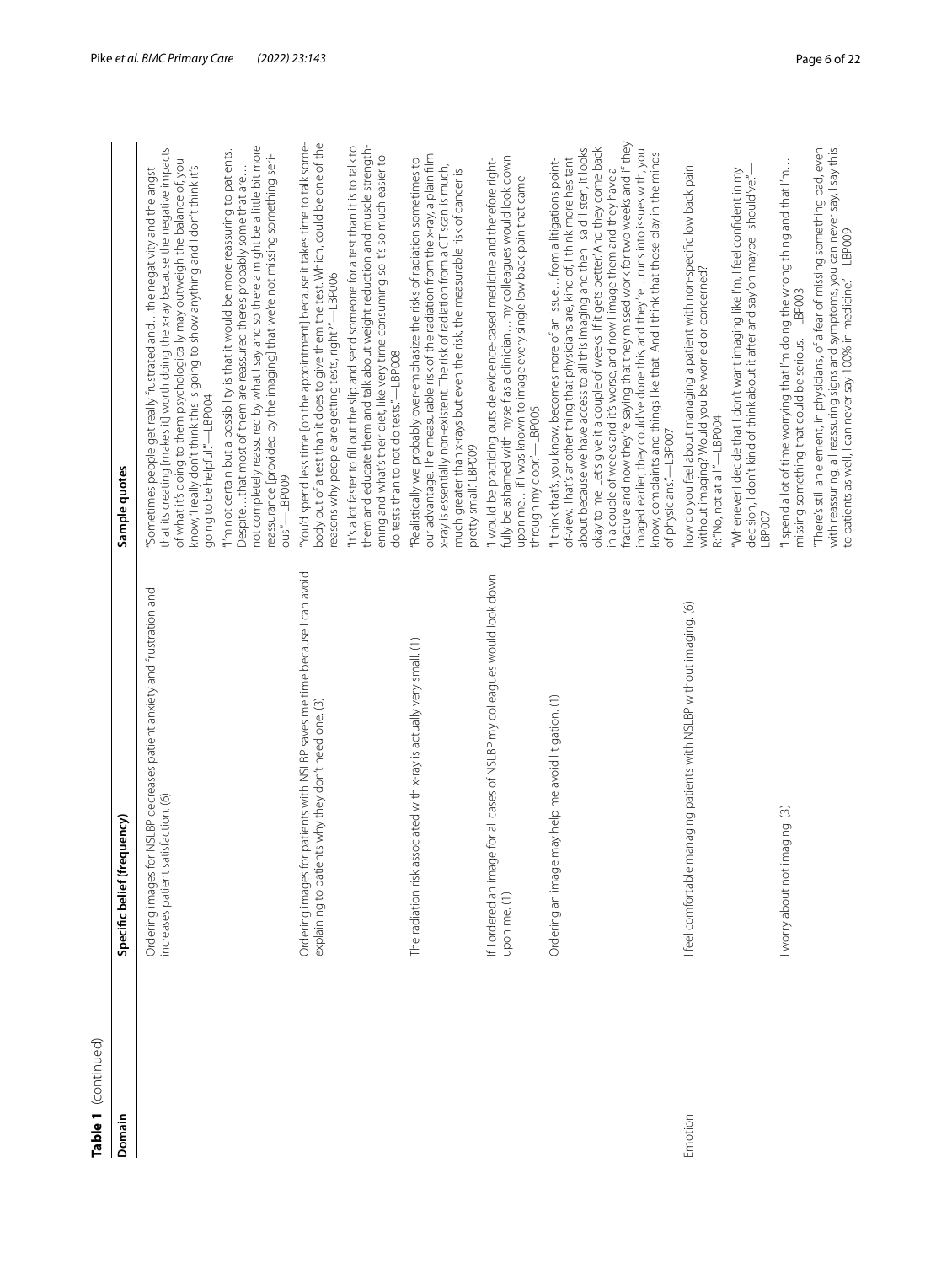| Table 1 (continued)        |                                                                                                                                                        |                                                                                                                                                                                                                                                                                                                                                                                                                                                                                                                                            |
|----------------------------|--------------------------------------------------------------------------------------------------------------------------------------------------------|--------------------------------------------------------------------------------------------------------------------------------------------------------------------------------------------------------------------------------------------------------------------------------------------------------------------------------------------------------------------------------------------------------------------------------------------------------------------------------------------------------------------------------------------|
| Domain                     | ency)<br>Specific belief (frequ                                                                                                                        | Sample quotes                                                                                                                                                                                                                                                                                                                                                                                                                                                                                                                              |
|                            | I am fearful of not imaging. (1)                                                                                                                       | and increase in malpractice over the years, more and more lawsuits all the time<br>serious then it's just frowned upon negatively, there's the possibility of lawsuits<br>"There's also this culture of being right a lot and so if you do miss something<br>and this is our fear of being sued, is a factor as well."—LBP009                                                                                                                                                                                                              |
|                            | I find it gratifying to avoid imaging. (1)                                                                                                             | Physician: "It's a matter of pride. I want to do the right thing so it's important to<br>How important is it to you to manage patients without imaging?<br>me"-LBP002"                                                                                                                                                                                                                                                                                                                                                                     |
|                            | of routinely imaging NSLBP patients. (1)<br>I would feel ashamed                                                                                       | I would be practicing outside evidence-based medicine and therefore rightfully<br>be ashamed with myself as a clinician. -LBP005                                                                                                                                                                                                                                                                                                                                                                                                           |
|                            | am not emotionally affected by managing patients with NSLBP without using<br>imaging. (1)                                                              | "I don't think I have much emotional attachment either way around imaging."<br>LBPOO5                                                                                                                                                                                                                                                                                                                                                                                                                                                      |
| Beliefs about capabilities | am confident that I can manage my patients with NSLBP without imaging. (6)                                                                             | worse. Like I feel like once you kind of reassure the patient, they're pretty agree-<br>"For the most part I find it easy. I feel like if you take time to do a good history<br>follow-up appointments in a few weeks. Know that they can call if it's getting<br>and physical and explain to the patient what you feel is going on, advise the<br>able to it."-LBP007                                                                                                                                                                     |
|                            |                                                                                                                                                        | "It's something that I put a lot of thought into and I don't find it hard to do on a<br>day-to-day basis, you know?"-LBP005                                                                                                                                                                                                                                                                                                                                                                                                                |
|                            | infident managing patients with NSLBP without imaging<br>league for reassurance. (1)<br>I do not always feel co<br>and may consult a col               | 'm missing and I'll oftenrun it by colleaguesjust to feelmore confident.-<br>to like an adjunct professional, like a physiotherapist or a chiropractor - just so<br>problem is feeling confident in my decision. Often I will  I will refer someone<br>somebody else is looking at it to make sure that there's not something that<br>"If I'm being realistic and I think about how I am in reality, I think the biggest<br>LBP003                                                                                                         |
|                            | It is sometimes difficult for me to convince patients that an x-ray is not indi-<br>cated.(1)                                                          | The difficult part is sometimes dealing with the patient who very much wants<br>imaging and sometimes they'll look at you and say'l'm not leaving this room<br>because sometimes you're like'Is this x-ray really worth the fight?"-LBP007<br>until I can get an x-ray. So, that's when the decision becomes more difficult                                                                                                                                                                                                                |
| Reinforcement              | managing patients with NSLBP help physicians to avoid<br>Years of experience in<br>imaging. (4)                                                        | Are there a lot of cases where you feel you can't convince them?<br>"Not usually. Sometimes experience helps with that."—LBP002                                                                                                                                                                                                                                                                                                                                                                                                            |
|                            |                                                                                                                                                        | "I think that being a physician in my first five years I probably image more<br>than I will in 20 years'time because of a fear that I am going to miss some-<br>thing."-LBP003                                                                                                                                                                                                                                                                                                                                                             |
|                            | My previous experiences with either missing a serious problem or picking up<br>on a problem I didn't suspect may have increased my use of imaging. (3) | imaged that one It turned out to [be] a cancerous mass in the muscle that we<br>thought was muscle strain. So that would push me to want to probably order a<br>"I think it was probably after it might've been three months by the time I<br>little bit sooner than I otherwise might."LBP005                                                                                                                                                                                                                                             |
|                            |                                                                                                                                                        | son's got a 5 cm aneurysm on the x-ray. Because you see calcification come out.<br>So, I've picked up aneurysms that way, which were significant and, um, that is<br>ruptured but was asymptomatic by taking a plain x-ray. Historically, most of us<br>have picked them up by doing x-rays on backs - for back pain - which wasn't<br>necessarily aneurysm pain, it was just low back pain. And we've seen 'this per-<br>"There has been an occasion where I've found an aortic aneurysm that wasn't<br>that kind of thing, right."LBP006 |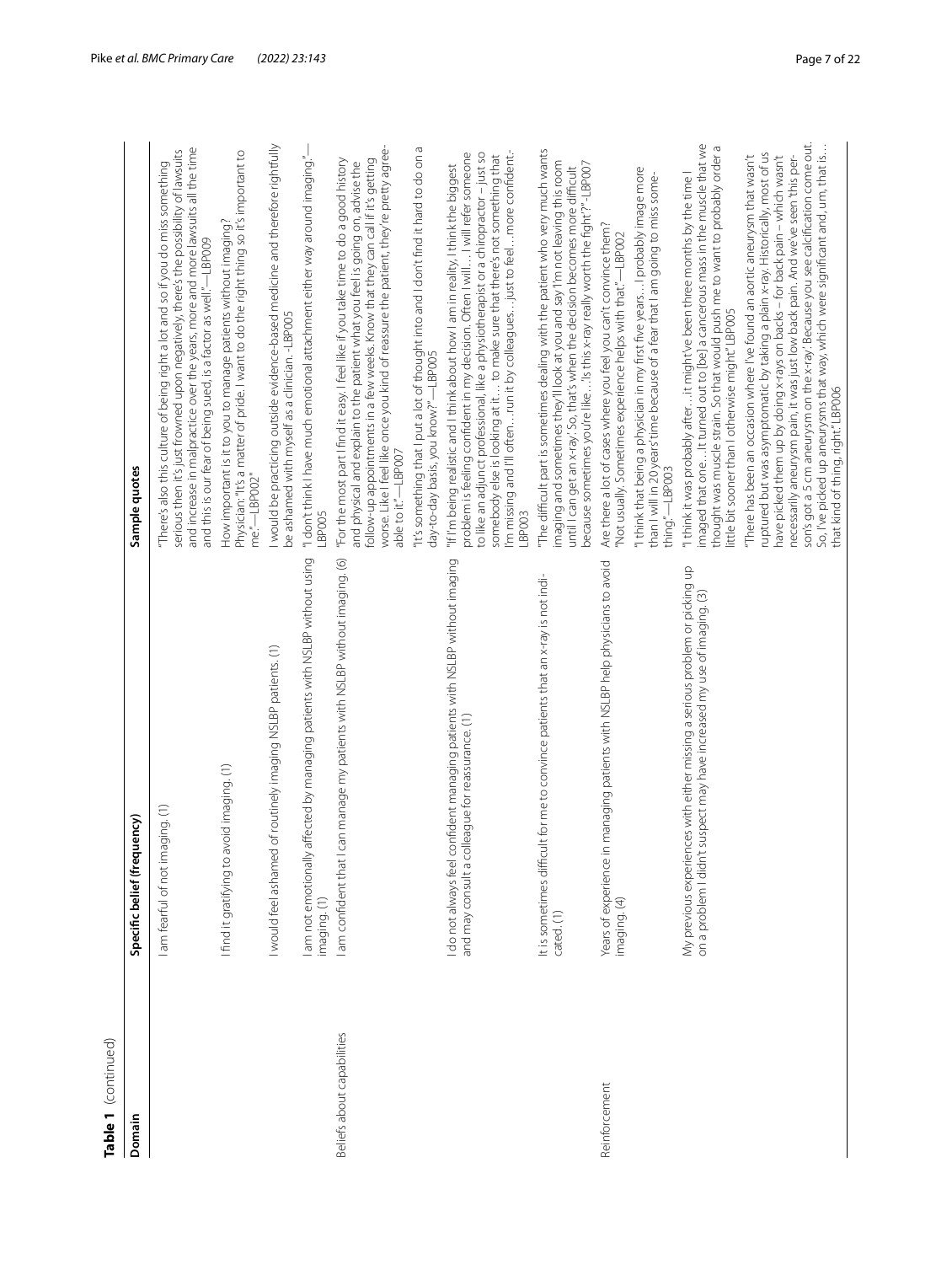| Table 1 (continued)                 |                                                                                                                                                          |                                                                                                                                                                                                                                                                                                                                                                                                                                                                                                                                                                                                                                                        |
|-------------------------------------|----------------------------------------------------------------------------------------------------------------------------------------------------------|--------------------------------------------------------------------------------------------------------------------------------------------------------------------------------------------------------------------------------------------------------------------------------------------------------------------------------------------------------------------------------------------------------------------------------------------------------------------------------------------------------------------------------------------------------------------------------------------------------------------------------------------------------|
| Domain                              | Specific belief (frequency)                                                                                                                              | Sample quotes                                                                                                                                                                                                                                                                                                                                                                                                                                                                                                                                                                                                                                          |
|                                     | ore visits = more money) discourages me from taking<br>the time required to follow current guidelines re: imaging for NSLBP. (3)<br>The way I am paid (m | systemic disincentives to practicing good medicine, particularly in this respect,<br>you know, and a prescription for Tylenol 3 s, they'd be out of my office in two<br>or narcotics]and how to appropriately manage this and what they need to<br>know, and when they need to come back. And so there are very significant<br>minutes. Whereas I take 10 min to do a really good history and physical<br>body came in and said 'my back hurts' and I handed them an x-ray slip and,<br>"In factthe system would reward me if I just imaged everybody. If some-<br>exam and10 or 15 min to explainwhy they don't need [imaging and/<br>Ithink."-LBP003 |
|                                     |                                                                                                                                                          | "Physicians are not remunerated well in this province so they have to see a lot<br>of people and the faster they do it the better it is for them."-LBP002                                                                                                                                                                                                                                                                                                                                                                                                                                                                                              |
|                                     | There are no system-level incentives to encourage physicians to reduce imag-<br>ing for NSLBP. (4)                                                       | "Nothing, not even internal to our practice that we look at about comparing<br>imaging ordering rates between colleagues and things so."-LBP009<br>"There is no incentive in our organization to be good."—LBP004                                                                                                                                                                                                                                                                                                                                                                                                                                      |
|                                     | I haven't had any negative experiences (e.g., missing a serious health problem)<br>related to not imaging NSLBP patients. (5)                            | that kind of bit me in the butt. Like, whenever I manage without imaging, they<br>tend to improve, most times I don't even see them by six weeks. They're telling<br>"I haven't had the bad experiences in the sense that I haven't had something<br>me that everything is fine. So that's been kind of reassuring"-LBP007                                                                                                                                                                                                                                                                                                                             |
|                                     |                                                                                                                                                          | to that where a delay in ordering imaging resulted in a delay in diagnosis of<br>"I can't think of an example in 16 years of practice and in my residency prior<br>something serious with back pain." LBP008                                                                                                                                                                                                                                                                                                                                                                                                                                           |
|                                     | In my experience, imaging has not resulted in benefits for my patients with                                                                              | "In my experience it hasn't been widely beneficial, so why do it?" LBP005                                                                                                                                                                                                                                                                                                                                                                                                                                                                                                                                                                              |
|                                     | NSLBP which reassures me that I do not need to image patients. (2)                                                                                       | aking to get her a CT scan and so that practice has made me less likely to order<br>The patients that I have had a suspicion of something more serious have not<br>retention was probably a result of their opioids. It was  a pretty major under-<br>was worried about a cauda equine syndrome but [they didn't]. This urinary<br>had anything serious. There's a patient I had that had urinary retention that I<br>more advanced imaging."-LBP009                                                                                                                                                                                                   |
| Environmental context and resources | jes for NSLBP; there are no barriers to ordering images in<br>my clinical practice environment. (7)<br>I can easily order imag                           | "Where I work there's no barriers to ordering imaging." LBP002                                                                                                                                                                                                                                                                                                                                                                                                                                                                                                                                                                                         |
|                                     |                                                                                                                                                          | "I can get a cat scan from my office today or tomorrow. We have really easy<br>access to imaging here."LBP004                                                                                                                                                                                                                                                                                                                                                                                                                                                                                                                                          |
|                                     | sometimes image NSLBP patients because my patients without insurance<br>cannot access appropriate treatment modalities/professionals in my com-          | What might make it difficult to manage a patient with non-specific low back<br>pain without imaging?                                                                                                                                                                                                                                                                                                                                                                                                                                                                                                                                                   |
|                                     | munity and don't improve. (4)                                                                                                                            | tor the next day, or two days, and physio is the same way. But, if you don't, that's<br>problem is if [the patient has] no money or [they] do not have any insurance. If<br>you got an insurance plan, you have money, I can have you into the chiroprac-<br>to therapy, and then you will want to do your physio, chiro, and so forth. The<br>"Here is the challenge and I run into this very frequently. You can try to refer<br>$-LBPOO1$<br>my challenge."-                                                                                                                                                                                        |
|                                     |                                                                                                                                                          | a patient with sciatica who is now six months waiting for physio. And I've had to<br>image her because we're six months into this…- LBP006<br>otherapy for outpatients for people who are not on private insurance. So I have<br>"One of the problems we face here is that we don't have ready access to physi-                                                                                                                                                                                                                                                                                                                                        |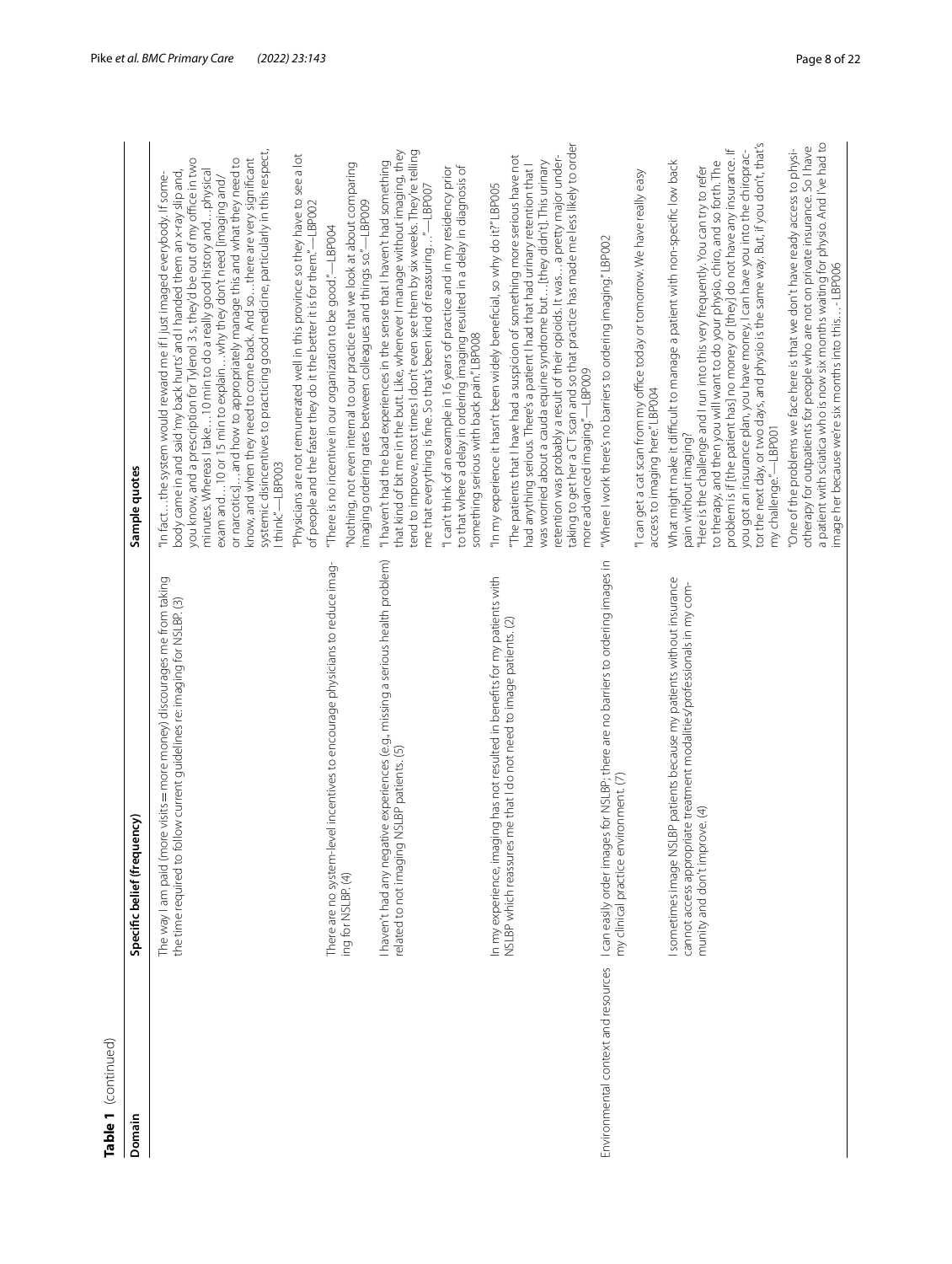| ă |
|---|
| 7 |
|   |
| ۳ |

| Table 1 (continued) |                                                                                                                              |                                                                                                                                                                                                                                                                                                                                                |
|---------------------|------------------------------------------------------------------------------------------------------------------------------|------------------------------------------------------------------------------------------------------------------------------------------------------------------------------------------------------------------------------------------------------------------------------------------------------------------------------------------------|
| Domain              | lency)<br>Specific belief (frequ                                                                                             | Sample quotes                                                                                                                                                                                                                                                                                                                                  |
|                     | SLBP patients because I don't have the time to explain to<br>unnecessary. (5)<br>them why imaging is<br>I sometimes image N. | "The way medicine is practiced is not necessarily conducive to thinking through<br>things. Management is often hurried and  they're happy to get the x-rayand<br>you get out quick-LBP006                                                                                                                                                      |
|                     |                                                                                                                              | "The next patient. How far behind I am in the clinic, how much time I can take<br>are there any other competing tasks or time constraints that might influence<br>to reassure a patient,So, I think, so is the time available would be the main<br>whether or not you use imaging for a non-specific low back pain patient?<br>thing."-LBP009  |
|                     | The way I am paid makes it hard for me to take the time needed with patients<br>in order to avoid imaging. (2)               | "Physicians are not remunerated well in this province so they have to see a lot<br>of people and the faster they do it the better it is for them."—LBP002                                                                                                                                                                                      |
|                     |                                                                                                                              | "I think that if I practiced medicine the way that the system wants me to, every-<br>body would get imaging and opioids."<br>"Absolutely. Time."-LBP003<br>Because of time?                                                                                                                                                                    |
|                     | sometimes image patients with LBP because it is so easily accessible to me<br>and my patients. (1)                           | "Sometimes the convenience factor makes it, you know  easier.  Sometimes<br>convenience makes people slacker"LBP004                                                                                                                                                                                                                            |
|                     | The high cost of imaging to the health system makes me think more carefully<br>about whether an image is required. (1)       | "The financial that the state that the province is in currently [is] a minor factor in<br>my decision making." LPB009                                                                                                                                                                                                                          |
|                     | I don't think ease of ordering influences my decision to order. (1)                                                          | "I doubt we're really influenced much at all by ease of ordering, so ease of com-<br>pleting the paperwork."LBP009                                                                                                                                                                                                                             |
| Social influences   | Patient (and family member) requests for images influence my image-ordering<br>decisions. (7)                                | "Sometimes I'll do it because it is easy and because the patient wants it and I<br>just run out of energy to argue."LBP003                                                                                                                                                                                                                     |
|                     |                                                                                                                              | "The difficult part is sometimes dealing with the patient who very much wants<br>imaging and sometimes they'll look at you and say'l'm not leaving this room<br>until I can get an x-ray.'LBP007                                                                                                                                               |
|                     | influence my image-ordering decisions. (5)<br>My colleagues do not                                                           | Do you ever discuss the case with colleagues before deciding whether to man-<br>age a patient without imaging?<br>"Nope."LPB001                                                                                                                                                                                                                |
|                     |                                                                                                                              | Is there ever a time where you might discuss with your colleagues before your<br>deciding whether to manage one of these patients without imaging?<br>"No I wouldn't really discuss that with colleagues." LBP008                                                                                                                              |
|                     | Patients and/or their family members pressure physicians for imaging. (7)                                                    | "Yes."I'm just here for an x-ray doc."I've just come to get an x-ray on my hip I got<br>"Except when the patient is persistent and you have to use all your might in<br>Interviewer: Would that be a common occurrence do you think?<br>back pain.'Patients come with that expectation."LBP002<br>order to persuade them not to have imaging." |
|                     |                                                                                                                              | "Usually the patient wants an x-ray…'.cause everyone wants imaging. So then l<br>just have a fairly lengthy discussion…" LBP007                                                                                                                                                                                                                |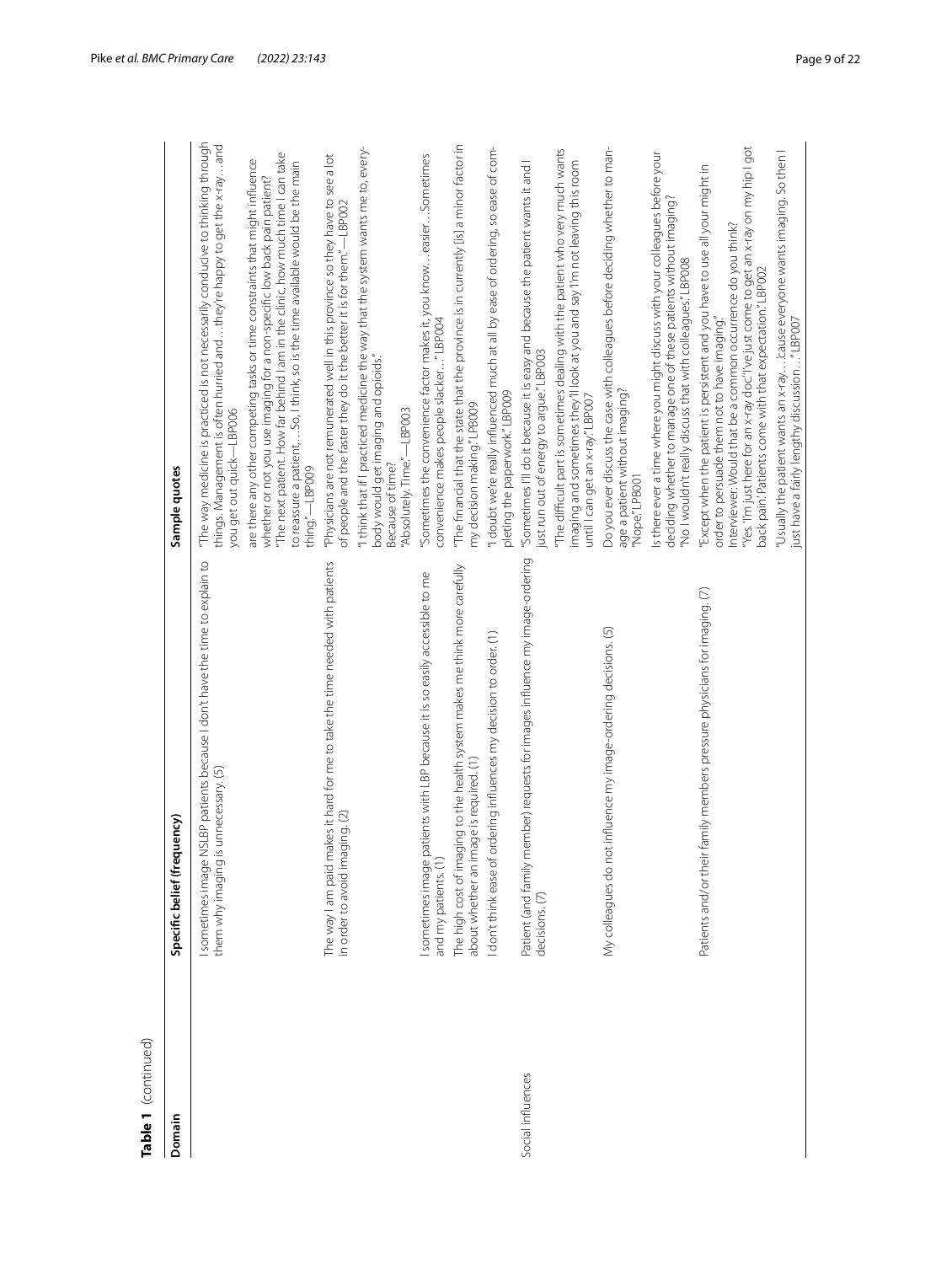| Table 1 (continued)   |                                                                                                                                                        |                                                                                                                                                                                                                                                                                                                                                                                                                                                   |
|-----------------------|--------------------------------------------------------------------------------------------------------------------------------------------------------|---------------------------------------------------------------------------------------------------------------------------------------------------------------------------------------------------------------------------------------------------------------------------------------------------------------------------------------------------------------------------------------------------------------------------------------------------|
| Domain                | <b>Thency</b><br>Specific belief (freq                                                                                                                 | Sample quotes                                                                                                                                                                                                                                                                                                                                                                                                                                     |
|                       | I sometimes order imaging for NSLBP when referring my patient to other<br>of other providers, or when my patient requires that<br>HCPs, at the request | Sometimes when there is insurance or when workers compensation is involved<br>that imaging might be appropriate."LBP002                                                                                                                                                                                                                                                                                                                           |
|                       | documentation for an insurance company or workers compensation. (4)                                                                                    | somebody else might be looking for it. I don't hardly ever refer to surgeons, but<br>I will refer to neurology. But also sometimes, um, you know, if I'm referring to physio or a chiropractor to just say'ok, well we did do the x-ray and the x-ray<br>"I think sometimes I will order it if I'm going to be referring 'cause I think that<br>didn't show anything'. LBP003                                                                     |
|                       | practices re: NSLBP are sometimes influenced by discus-<br>sions with my colleagues and/or their ordering practices. (6)<br>My image-ordering          | "My colleagues would look down upon me, and rightly so, I think, if I was known<br>to image every single low back pain that came through my door."-LBP005                                                                                                                                                                                                                                                                                         |
|                       |                                                                                                                                                        | and so ordering fewer tests is seen as higher quality medicine in those circles<br>far too many imaging tests and it's just seen as less, it's not as good medicine<br>"There's a discussion, or a talk a lot, especially in the academic circles I guess<br>of how, in order to see patients quickly a lot of the faster docs will just order<br>so."-LBP009                                                                                     |
|                       | imaging don't impact my ordering behavior. (2)<br>Patient pressures for                                                                                | not getting better with time, yes we would do that but right now there's noth-<br>"Even if they're really insistent, you would still say'look, you know, if things are<br>ing alarming" LBP004                                                                                                                                                                                                                                                    |
|                       |                                                                                                                                                        | "I don't really feel like it takes me a ton of time to convince patients that they<br>don't need an imaging test."-LBP009                                                                                                                                                                                                                                                                                                                         |
|                       | influence me to delay imaging. (1)<br>Patients sometimes                                                                                               | order an x-ray and the patient goes do I have to doctor I don't like to get x-rays<br>can I just carry on with physio for another few weeks and do more stretches or<br>okay you're back and you're not better or so maybe you know um maybe we'll<br>"Then there's some other people that it's at the 6 week mark and you're like<br>I'm trying to get back into walking or whatever"LBP008                                                      |
| Behavioral regulation | We need easy access to good patient education materials to provide to our<br>patients. (8)                                                             | "Maybe a one-page little hand out. 'Why didn't I get an x-ray today?' something<br>like that. A little resource sheet and attached to it back care exercise protocol."<br>Written information for the patient makes it easier."-LBP002                                                                                                                                                                                                            |
|                       |                                                                                                                                                        | "There would be you know somewhere that the person can go to, that would<br>about back healthI think most people are going online for stuff these days<br>link in about eating healthy and types of exercise you could even do in one's<br>homeit is just simpler for patients to go to one place that they could read<br>so if there's good websites and stuff that they don't have to go on doctor<br>google that would be much better."-LBP008 |
|                       | Access to the healthcare professionals and community-based resources for<br>the treatment of LBP would help physicians to avoid imaging. (8)           | "Having a physiotherapy-based chronic disease management program I think<br>would be really good for backs."-LBP004                                                                                                                                                                                                                                                                                                                               |
|                       |                                                                                                                                                        | "I think to have more accessibility to the allied health care services sometimes<br>because a lot of times patients feel like you're not doing anything."—LBP007                                                                                                                                                                                                                                                                                  |
|                       | Improved clinical tools would help physicians avoid imaging for LBP. (3)                                                                               | "A standard protocol. Like this is how we manage non-specific low back pain.<br>So that everyone's on the same page. I think that would be super important"<br>LBP007                                                                                                                                                                                                                                                                             |
|                       |                                                                                                                                                        | go to a hundred different places and family doctors can't keep track of a million<br>type of resources. So, the more things are integrated into primary care systems<br>base and stuff the easier it is for people to find."—LBP008<br>"I quess the problem with a lot of online resources is that people don't wanna                                                                                                                             |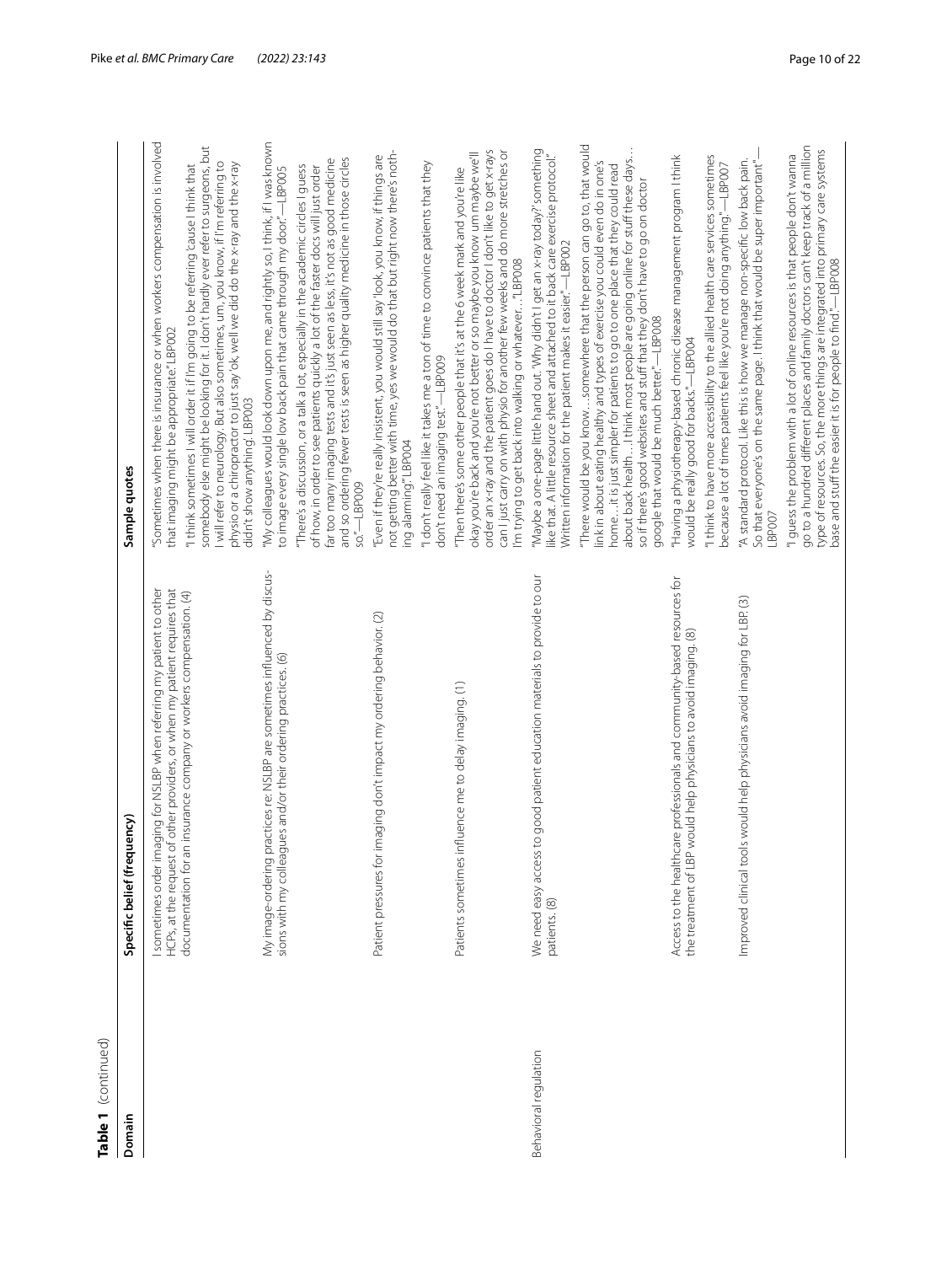| c |
|---|
| α |
|   |
|   |
|   |
|   |
|   |

| Table 1 (continued) |                                                                                                                         |                                                                                                                                                                                                                                                                                                                                                                                                                                                                                                                                                                                                            |
|---------------------|-------------------------------------------------------------------------------------------------------------------------|------------------------------------------------------------------------------------------------------------------------------------------------------------------------------------------------------------------------------------------------------------------------------------------------------------------------------------------------------------------------------------------------------------------------------------------------------------------------------------------------------------------------------------------------------------------------------------------------------------|
| Domain              | Specific belief (frequency)                                                                                             | Sample quotes                                                                                                                                                                                                                                                                                                                                                                                                                                                                                                                                                                                              |
|                     | Improved access to other types of diagnostic imaging would help physicians<br>reduce x-ray and CT imaging rates. (2)    | "I'd order fewer CTs if I had access to MRIs and more appropriate imaging"—<br>$-BPOOS$                                                                                                                                                                                                                                                                                                                                                                                                                                                                                                                    |
|                     | Using fear-based strategies to curb patient demand will help physicians<br>LBP(2)<br>reduce imaging for                 | essentially non-existent. But, we mention that and with CT it's, even the CT risk<br>talking about the risks of imaging. We do seem to get some mileage out of it l<br>risk of, the measurable risk of the radiation from the x-ray, a plain film x-ray is<br>to our advantage when we don't want to order. Certainly in x-ray I mean the<br>is pretty small when you quantify it. We do discuss that though when we're<br>"Realistically we probably over-emphasize the risks of radiation sometimes<br>guess."-LBP009                                                                                    |
|                     | Information about their ordering behaviors may help physicians avoid over-<br>imaging for LBP. (2)                      | at what current guidelines are there to guide me. You know, what is Choosing<br>like 'ok, maybe I'm not doing this right', then you do need to go back and look<br>Wisely saying about this? And you know, modify your practice based on that.<br>Because lots of times, I mean, if you're in practice twenty years you do things<br>"I think it's more just look at your current practice and see how that fits with<br>Choosing Wisely, how it fits with current guidelines because if you do think<br>that you've always done and maybe there are new things, maybe there are<br>ways to change"—LBP004 |
|                     | encourage patients to do the work required to take care of their backs in<br>order to help reduce need for imaging. (1) | "I put the onus on the patient to get better. If they are just sitting in an armchair<br>watching TV and not being active they can't expect to get better."-LBP002                                                                                                                                                                                                                                                                                                                                                                                                                                         |
|                     | Increased compensation for physicians will encourage them to take the time<br>required to avoid imaging. (1)            | I: And is that because the education that you want to be providing takes time?<br>"The truth of the matter is that I literally cannot afford to practice good medi-<br>cine in rural Newfoundland. I literally cannot afford it."<br>"Yeah."-LBP003                                                                                                                                                                                                                                                                                                                                                        |
|                     | I don't use any strategies to help me reduce imaging. (1)                                                               | R:"No, I mean it's not a first-line part of what we do for back pain"—LBP004<br>Do you have any steps or strategies that would encourage you to manage<br>patients without imaging?                                                                                                                                                                                                                                                                                                                                                                                                                        |
|                     |                                                                                                                         |                                                                                                                                                                                                                                                                                                                                                                                                                                                                                                                                                                                                            |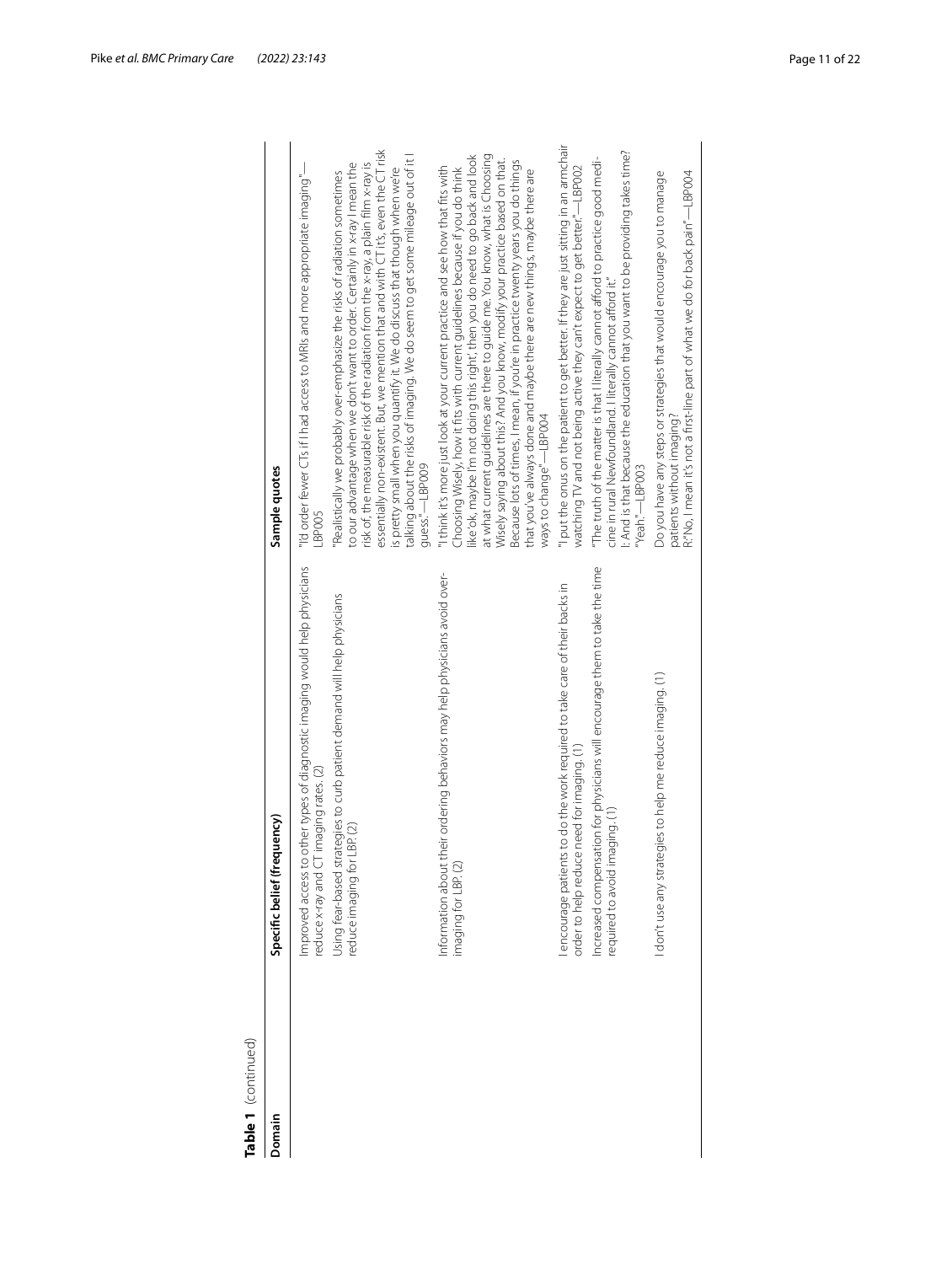also become a factor when physicians within a clinic do not adhere to the same imaging practices. Physicians reported that patients sometimes pressure them for images because other doctors at their place of work image more liberally and patients believe that to be a higher standard of care (social infuences).

### *Health system organization*

Many participants reported a lack of system-level rewards for not imaging patients with NSLBP (reinforcement). Further, some felt the health system punishes physicians for using conservative ordering practices (reinforcement). They explained that because of the way physicians are remunerated in this province (fee-for-service model), they lose income when they take the time required to explain to patients why imaging isn't necessary and counsel them on alterative therapies for treatment. Because of this, it makes it difficult for them to take the time necessary to avoid imaging (environmental context and resources). Related to this issue, some physicians reported they sometimes image patients with NSLBP when referring a patient to other healthcare providers (because they think it will be required), at the request of other providers, or when their patient requires that documentation for an insurance company or workers compensation.

### *Time*

Participants reported that it takes much longer to explain why an image is not needed than to simply order an image (beliefs about consequences). They don't feel they have adequate time to convince patients that they don't require imaging in the run of a busy clinic day (environmental context and resources).

# *Access to resources*

Physicians reported they sometimes image because their patients do not have the means and/or opportunity to assess appropriate treatment modalities and/or health professionals and, as a result, their condition fails to improve (environmental context and resources). They explained that access to publicly-funded physiotherapists is very limited and that wait times to see these practitioners are often prohibitively long. Compounding this issue, is the fact that their patients often don't have insurance plans that would cover some or all of the costs associated with private practitioners (e.g., physiotherapists, massage therapists, and chiropractors) and therefore can't aford these treatment venues. Finally, in some rural environments, there is not always a private practitioner available. Family physicians believe that alternative/allied health professionals and community-based programs for the treatment of NSLBP including the addition of other health professionals to the clinic environment or a physiotherapist-based low back pain management program would encourage them to avoid imaging their patients with NSLBP (behavioural regulation). A large majority of our participants also felt that improved access to quality patient education materials would encourage family physicians to image more conservatively. They suggested a one-page handout to give patients during an encounter or a trusted, online repository for evidence-based patient education materials (behavioural regulation). A smaller number also wished for improved clinical tools (behavioural regulation) such as an evidence-based algorithm that could be inserted into existing electronic medical records.

### **Irrelevant domains**

The remaining seven TDF domains were not considered relevant and included: 8) knowledge, 9) skills, 10) social professional role and identity, 11) optimism, 12) intentions, 13) goals, and 14) memory, attention and decision-making. The data coded at each of these domains revealed 34 specifc beliefs, presented in Table [2](#page-12-0) with illustrative quotes. Below we provide a brief summary of these beliefs which did not indicate the presence of any barriers to reducing imaging for patients with LBP.

All participants were aware of the behaviours specifed by the guidelines for the appropriate management of NSLBP and most understood them to be evidence-based (knowledge). However, a few were not sure of the quality of the evidence supporting the guidelines. Likewise, most of our participants believed that family physicians require good clinical skills (e.g., history-taking, symptom recognition) – acquired over the course of their educational experiences – to manage low back pain without the use of imaging (skills). There was no evidence of disagreement among our participants and no conficting or incorrect beliefs noted.

For the most part, the family doctors in our sample don't feel that their ordering decisions are automatic but they also don't struggle with those decisions. Most reported considering the patient's history and physical exam fndings when deciding whether or not an image is warranted. Other considerations include assessments for red fag conditions and surgical candidacy as well as response to previous treatments and resource stewardship (memory, attention, and decision-making).

All participants felt that managing patients with NSLBP without the use of imaging was a part of doing their job and meant they were practicing "good medicine" (social professional role and identity). Further, most reported that stewardship of health care resources was a part of their role as responsible practitioners and that avoiding low value care (such as imaging the low back) means they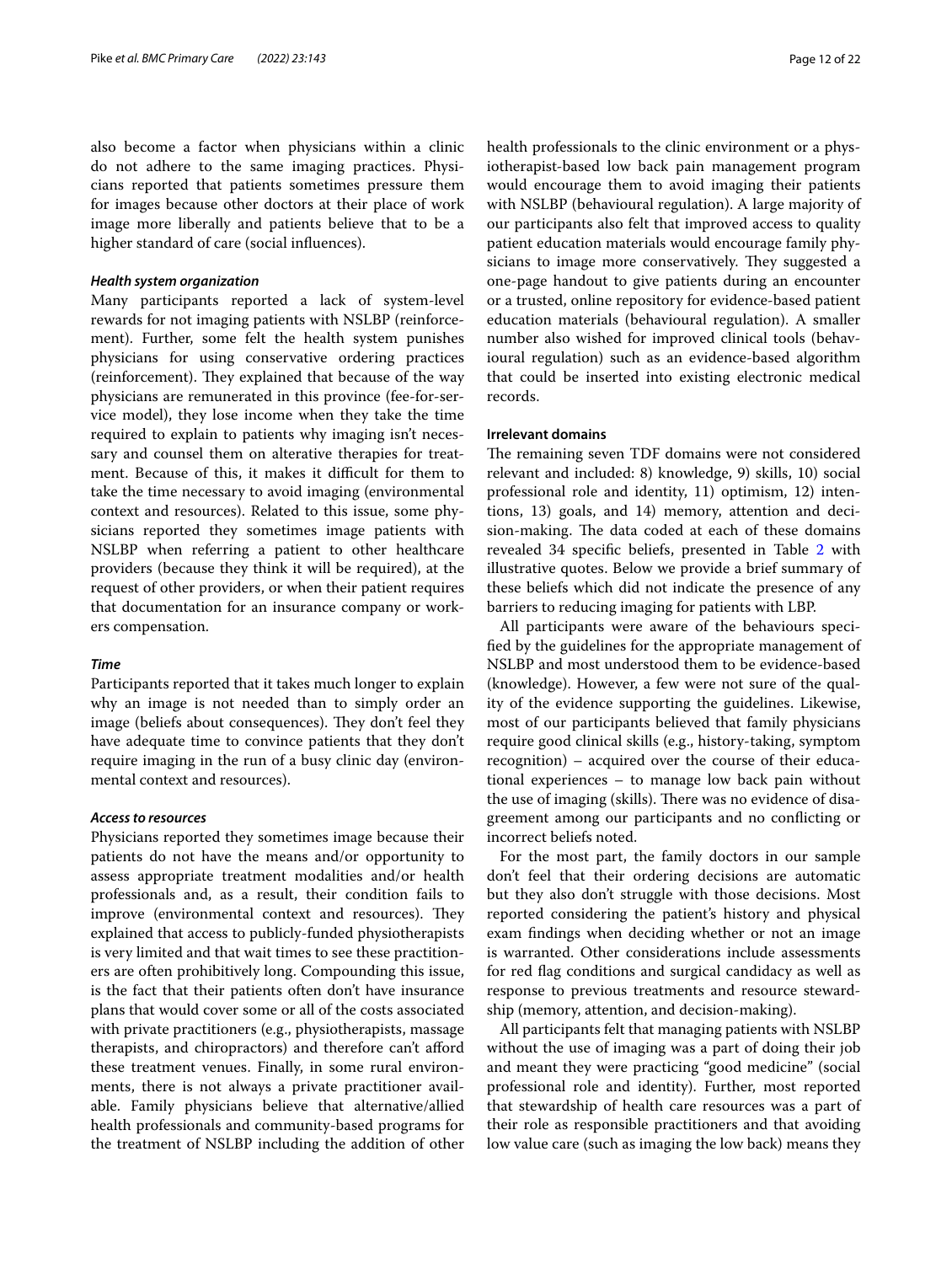<span id="page-12-0"></span>

| Domain    | Table 2 Summary of irrelevant domains (including belief statements and supporting participant quotes)<br>Specific belief (frequency)                                                                   | Sample quotes                                                                                                                                                                                                                                                                                                                   |
|-----------|--------------------------------------------------------------------------------------------------------------------------------------------------------------------------------------------------------|---------------------------------------------------------------------------------------------------------------------------------------------------------------------------------------------------------------------------------------------------------------------------------------------------------------------------------|
|           |                                                                                                                                                                                                        |                                                                                                                                                                                                                                                                                                                                 |
| Knowledge | pain has lasted for over 6 weeks, and/or I suspect red flags, and/or they are not<br>Id not image patients with LBP unless their<br>The quidelines indicate that I shou<br>candidates for surgery. (8) | resolve within six weeks, then plain film might be warranted. And I think certainly if a patient<br>"to the best of my knowledge, the guidelines are: if there's no red flags and the pain doesn't<br>then develops any more severe neurological symptoms or something like that, then poten-<br>tially move on to a CT"-LBP003 |
|           |                                                                                                                                                                                                        | "unless there's red flags you probably wouldn't consider any imaging for about at least<br>6 weeks"-LBP008                                                                                                                                                                                                                      |
|           | Recommendations suggest I should not routinely image LBP patients. (1)                                                                                                                                 | "Choosing Wiselyis is very much against the doing routine imaging"LBP007                                                                                                                                                                                                                                                        |
|           | to NSLBP patients. (4)<br>I should provide conservative care                                                                                                                                           | simple. I'm sort of like a Tylenol type person, sometimes I will use anti-inflammatory, and again,<br>this is keeping with the risk of the person. I will keep it at the lowest dose with the minimum<br>you try to educate them on the hygiene of that care. Then, in terms of medication, keep it<br>time possible"LBP001     |
|           |                                                                                                                                                                                                        | "many will recover with the conservative therapies I've outlined and in the absence of red<br>flags, that is appropriate."LBP005                                                                                                                                                                                                |
|           | d recommendations for the management of<br>I am aware that there are clinical practice guidelines for the treatment of<br>NSLBP. I believe that guidelines and                                         | "The one that I have that I tend to use is the one that the College of Physicians and Surgeons<br>put out. I think the CPSNL has guidelines for low back pain." -LBP002                                                                                                                                                         |
|           | LBP are evidence-based. (7)                                                                                                                                                                            | "I know there are some. I can't say I've totally used them."—LBP004                                                                                                                                                                                                                                                             |
|           | I believe that guidelines and recommendations for the management of LBP<br>are evidence-based. (6)                                                                                                     | "Do you believe those guidelines to be evidence based?<br>Physician: Yes."LBP002                                                                                                                                                                                                                                                |
|           |                                                                                                                                                                                                        | "Do you believe that these guidelines are evidence-based?<br>R: The ones that I've seen are."-LBP006                                                                                                                                                                                                                            |
|           | recommendations re: reducing imaging for<br>I am aware of the Choosing Wisely<br>LBP. (5)                                                                                                              | have any alarming symptoms you don't need imaging on your back, and you know"- LBP004<br>"guidelines around lumbar x-raysthey're kind of part of the choosing wiselyunless you                                                                                                                                                  |
|           |                                                                                                                                                                                                        | "I'm aware of the imaging guidance around, in the Choosing Wisely recommendations around<br>back pain"-LBP009                                                                                                                                                                                                                   |
|           | I am not aware of clinical practice guidelines for the management of NSLBP.(2)                                                                                                                         | "Are you aware of any guidelines about managing patients with non-specific low back pain?<br>R: [pause] I read articles on it. I don't know if any of them were guidelines."—LBP005                                                                                                                                             |
|           |                                                                                                                                                                                                        | 'Are you aware of any guidelines about managing patients with non-specific low back pain?<br>Physician: Um, other than Choosing Wisely probably not"—LBP008                                                                                                                                                                     |
|           | I have no knowledge of or question the strength of the evidence supporting<br>LBP guidelines. (3)                                                                                                      | "I suspect that there's evidence that goes in to producing the guidelines but I don't think<br>they've been studied in a randomized trial setting to determine whether they're safe."<br>LBP009                                                                                                                                 |
|           |                                                                                                                                                                                                        | "would you know anything about the interpretation of the evidence that supports them?<br>R: No, I don't"-LBP003                                                                                                                                                                                                                 |
| Skills    | I believe that family physicians have the training they require to manage<br>NSLBP when they complete their formal education. (6)                                                                      | "I think we have enough training when we graduate that we should competently, comfort-<br>ably, and confidentiality manage low back issues."-LBP001                                                                                                                                                                             |
|           |                                                                                                                                                                                                        | "what training would someone need to feel competent in managing patients with non-spe-<br>cific low back pain [without imaging]?<br>R: A family medicine degree."-LBP005                                                                                                                                                        |
|           | I believe that family physicians require good clinical skills (e.g., history-taking,<br>physical exam, symptom recognition) to manage NSLBP patients without<br>imaging. (7)                           | "stuff that you'd learn in clerkship, right? Which would be basic history, physical."—LBP006<br>"I mean, certainly that sort of initial history and physical exam."-LBP003                                                                                                                                                      |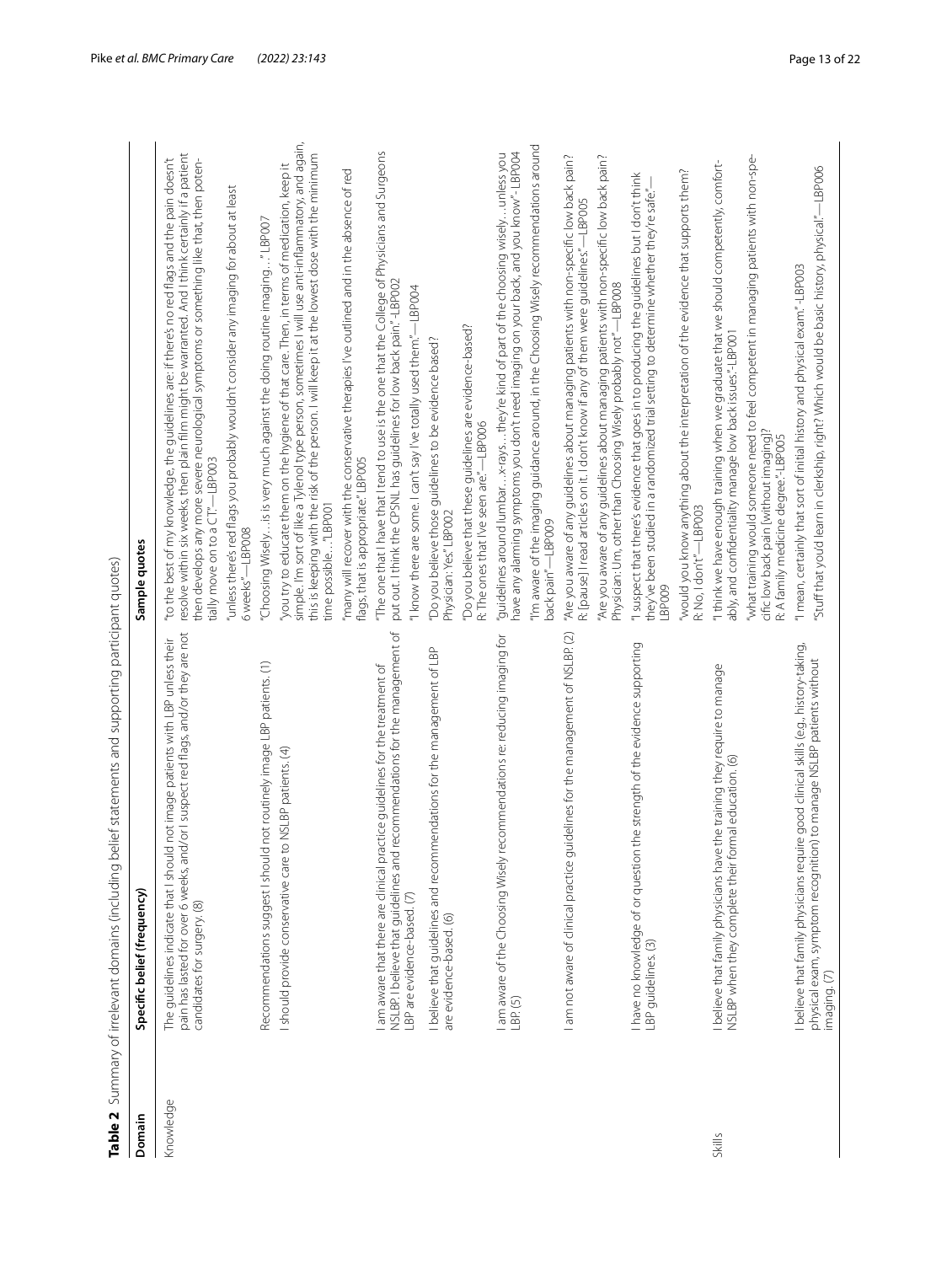| Table 2 (continued)      |                                                                                                                                                               |                                                                                                                                                                                                                                                                                                                                                                                                                                                                                                                                                                                                             |
|--------------------------|---------------------------------------------------------------------------------------------------------------------------------------------------------------|-------------------------------------------------------------------------------------------------------------------------------------------------------------------------------------------------------------------------------------------------------------------------------------------------------------------------------------------------------------------------------------------------------------------------------------------------------------------------------------------------------------------------------------------------------------------------------------------------------------|
| Domain                   | Specific belief (frequency)                                                                                                                                   | Sample quotes                                                                                                                                                                                                                                                                                                                                                                                                                                                                                                                                                                                               |
|                          | I believe that family physicians require good communication skills to manage<br>NSLBP patients without imaging. (3)                                           | might be wrong with them, what are the reasons for recommending whatever treatment plan<br>decision themselves. And working with the patient to come up with the best plan that makes<br>"A patient-centered approach, where you can listen to the patient, find out what their experi-<br>ence of the illness is and what their goals are. Um, and also you need to knowledgeable and<br>or imaging or other investigations that you might need so that they can make an informed<br>able to describe their situation from your perspective as a physician as to what you think<br>sense for them."-LBP005 |
|                          |                                                                                                                                                               | patients probably affects their confidence in us as diagnosticians and managers of their pain<br>as well as their perception of the severity of their problem and their reassurance about the<br>severity of the problem and therefore there, the degree to which they push for imaging, or<br>"there's no question that's important actually the way we communicate these things to<br>some other diagnostic test."-LBP009                                                                                                                                                                                 |
| Social professional role | Managing NSLBP patients without imaging is a part of doing my job. (9)                                                                                        | "If you are monitoring a patient with non-specific low back pain and you don't order a CT or<br>an x-ray, do you think you are doing your job?<br>R: Yes! That is my job!"-LBP003                                                                                                                                                                                                                                                                                                                                                                                                                           |
|                          |                                                                                                                                                               | "If you were monitoring a patient with non-specific back pain and you don't order a CT or an<br>x-ray, do you think you're doing your job?<br>R: Oh, absolutely." LBP007                                                                                                                                                                                                                                                                                                                                                                                                                                    |
|                          | Part of my role as a primary care physician involves considering resource<br>utilization and avoiding low-value care. (3)                                     | I think we shouldn't be doing any tests we don't need that are not going to have any value."<br>$-LEPOO4$                                                                                                                                                                                                                                                                                                                                                                                                                                                                                                   |
|                          |                                                                                                                                                               | 'One of the roles of primary care in the health system is to improve the efficiency of the health<br>system and we do that by triaging appropriately and using our clinical skills rather than relying<br>on diagnostic tests."LBP009                                                                                                                                                                                                                                                                                                                                                                       |
|                          | gues, using my clinical skills and avoid-<br>is practicing good (evidence-based)<br>As a physician and among my collea<br>ing unnecessary images for patients | "Good medicine is educating people and you know, and being aware of guidelines and fol-<br>owing them unless you have a reason not to."-LBP003                                                                                                                                                                                                                                                                                                                                                                                                                                                              |
|                          | medicine. (7)                                                                                                                                                 | You wanna be a good manager in the system and you don't wanna subject patients to<br>unnecessary investigations if they don't need them."LBP008                                                                                                                                                                                                                                                                                                                                                                                                                                                             |
|                          | My involvement with Choosing Wisely has likely influenced by my rate of<br>ordering. (2)                                                                      | highest rate of back x-rays. Oh yeah, I mean, part of it is that I've, you know, I'm involved with<br>"Well I'm on the Choosing Wisely committee! I'd be pretty sheepish going in, if I've got the<br>this stuff. That's helped, you know."-LBP006                                                                                                                                                                                                                                                                                                                                                          |
|                          |                                                                                                                                                               | with it…has probably influenced the rate of ordering. It's not really been formal training but<br>Just what we've come across in our practices and the news that's circulating about Choosing<br>"Certainlyall the talk around Choosing Wisely recently in the news and my involvement<br>Wisely that's probably influenced yep." LBP009                                                                                                                                                                                                                                                                    |
|                          | Because I am a salaried provider, I can schedule more time to see patients that<br>FFS docs which may help me to keep imaging rates lower. (1)                | more time to examine them and ask more detailed history and counsel them and, so I suspect<br>that likely is the biggest thing that translates into lower ordering than the fee for service docs."<br>than most other or many other doctors anyways is that I have, I'm a salary provider, I usually<br>schedule a bit more time to see patients than  most fee for service docs would, take a bit<br>"Probably one of the biggest factors I would say that makes my ordering, I suspect less<br>LBP009                                                                                                     |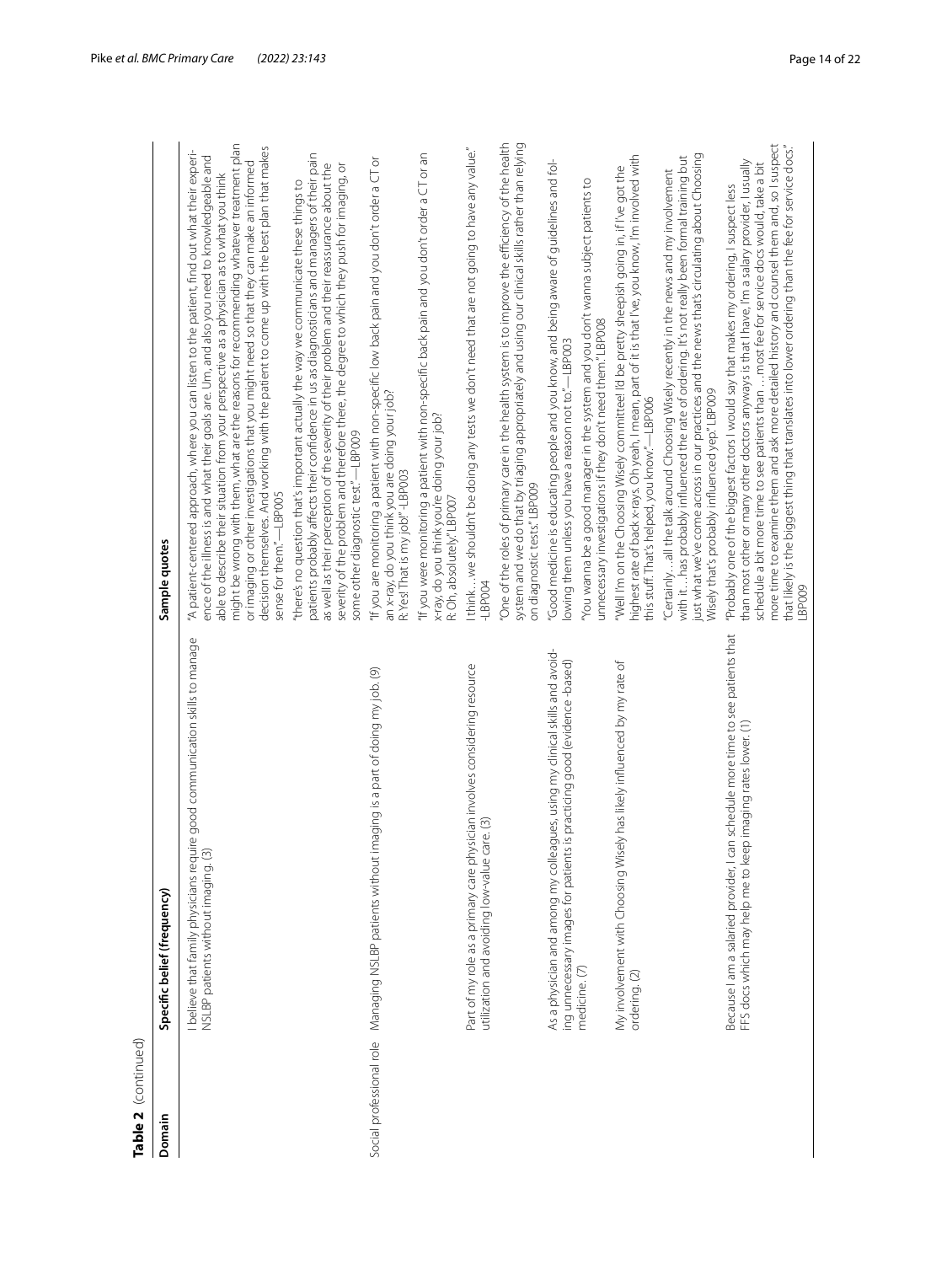| Table 2  (continued)                         |                                                                                                                                                                                 |                                                                                                                                                                                                                                                                                                                                                                                                                                                                                                                                                                                                                                                                                                                                                                                                                                                                                                                                                                     |
|----------------------------------------------|---------------------------------------------------------------------------------------------------------------------------------------------------------------------------------|---------------------------------------------------------------------------------------------------------------------------------------------------------------------------------------------------------------------------------------------------------------------------------------------------------------------------------------------------------------------------------------------------------------------------------------------------------------------------------------------------------------------------------------------------------------------------------------------------------------------------------------------------------------------------------------------------------------------------------------------------------------------------------------------------------------------------------------------------------------------------------------------------------------------------------------------------------------------|
| Domain                                       | Specific belief (frequency)                                                                                                                                                     | Sample quotes                                                                                                                                                                                                                                                                                                                                                                                                                                                                                                                                                                                                                                                                                                                                                                                                                                                                                                                                                       |
|                                              | Since I am an older physician, patients may be more willing to follow my sug-<br>gested treatment. (2)                                                                          | "Sometimes experience helps with that and bit older physicians, so they tend to believe me."<br>LBP002                                                                                                                                                                                                                                                                                                                                                                                                                                                                                                                                                                                                                                                                                                                                                                                                                                                              |
|                                              |                                                                                                                                                                                 | used to 15 years ago when I first graduated, it's more reassuring to patients that what I'm say-<br>"Maybe just the fact that I've got a bit of grey hair and I speak with more confidence than I<br>ing is probably true, that might be part of it as well."-LBP009                                                                                                                                                                                                                                                                                                                                                                                                                                                                                                                                                                                                                                                                                                |
| Optimism                                     | I think that managing patients without imaging is a good idea. (6)                                                                                                              | have any value. And I think it's equally wrong to subject patients to tests that don't have a real<br>"I think it's good. I mean, we shouldn't be doing any tests we don't need that are not going to<br>clinical indication."-LBP004                                                                                                                                                                                                                                                                                                                                                                                                                                                                                                                                                                                                                                                                                                                               |
|                                              |                                                                                                                                                                                 | "I think it's a good idea. I think that we over-image to an extreme. It's bad for the patient, it's<br>bad for the healthcare system so I think that managing patients with non-specific low back<br>pain without imaging is good overall both for the patient as well as the healthcare system."<br>LBP007                                                                                                                                                                                                                                                                                                                                                                                                                                                                                                                                                                                                                                                         |
| Intentions                                   | ISLBP without using imaging. (7)<br>lintend to manage patients with N                                                                                                           | "As long as they truly meet all those non-specific criteria then, yeah that would be the intent<br>to manage them that way [without imaging].-LBP009                                                                                                                                                                                                                                                                                                                                                                                                                                                                                                                                                                                                                                                                                                                                                                                                                |
|                                              |                                                                                                                                                                                 | "Yeah, so going into it, I plan to not have any imaging. Like unless, like I said, unless there is<br>something specific that I need it."LBP007                                                                                                                                                                                                                                                                                                                                                                                                                                                                                                                                                                                                                                                                                                                                                                                                                     |
| Goals                                        | I want to manage patients with NSLBP without using imaging. (7)                                                                                                                 | Physician: It's a matter of pride. I want to do the right thing so it's important to me."-LBP002<br>"How important is it to you to manage patients without imaging? That group of patients                                                                                                                                                                                                                                                                                                                                                                                                                                                                                                                                                                                                                                                                                                                                                                          |
|                                              |                                                                                                                                                                                 | "I think it's important. Especially the acute cases, like, I feel like as a society we're dumping way<br>too much towards diagnostic imaging and physicians are forgetting that we worked with our<br>hands long before we had x-rays."—LBP007                                                                                                                                                                                                                                                                                                                                                                                                                                                                                                                                                                                                                                                                                                                      |
|                                              | I want to use resources wisely. (5)                                                                                                                                             | "Are there any personal incentives for you to manage patients without imaging?<br>R: trying not to waste people's time. Government money.'-LBP004                                                                                                                                                                                                                                                                                                                                                                                                                                                                                                                                                                                                                                                                                                                                                                                                                   |
|                                              |                                                                                                                                                                                 | "I guess we always just use their slogan like choose wisely, you wanna be a good manager in<br>the system and you don't wanna subject patients to unnecessary investigations if they don't<br>need them."-LBP008                                                                                                                                                                                                                                                                                                                                                                                                                                                                                                                                                                                                                                                                                                                                                    |
|                                              | s receive the care that they need which may<br>or may not include avoiding imaging. (2)<br>My priority is to ensure my patient                                                  | 6<br>and they're upset. If they don't get an image they're gonna beso to me, that's a higher order<br>without sacrificing something greater? If that's the case then, you know, I'm trying not to do it<br>thing to address than the x-ray. So it's all about, you know, you have to weigh - you're weigh-<br>"Using resources appropriately is an important part of an office visit, you know, i but there's<br>ship - the therapeutic relationship - and keeping somebody kind of offside and in cooperat-<br>ing things out all the time. What's the priority here? What's the problem here? Can I not do it<br>lot of other things you're trying to accomplish. Some of which is the doctor-patient relation-<br>relationship is going to go south if I don'tthe patient really wants this and they're anxious<br>ing and so sometimes I will sacrifice that for a bigger cause. The bigger cause may be this<br>but it's not the most important thing."-LBP006 |
|                                              |                                                                                                                                                                                 | "It's not really a priority to manage it without imaging, it's um, I mean priority is the patient<br>feeling better."-LBP008                                                                                                                                                                                                                                                                                                                                                                                                                                                                                                                                                                                                                                                                                                                                                                                                                                        |
| and decision processes<br>Memory, attention, | ndings when deciding whether to order an<br>.g., age, comorbid conditions), patient<br>I consider patient characteristics (e<br>symptoms, and/or physical exam fi<br>image. (7) | Physician: "Symptom and physical examination driven. I should be influenced by the symptom<br>What aspects of the family practice environment influence your choice of ordering for non-<br>presentation, the physical examination, and the results."-LBP001<br>specific low back pain?                                                                                                                                                                                                                                                                                                                                                                                                                                                                                                                                                                                                                                                                             |
|                                              |                                                                                                                                                                                 | "The patient's past history, whether or not they had a malignancy before or what their other<br>comorbidities would be,there's also factors like um patient expectations, um like what<br>you're thinking of in the differential diagnosis."—LBP008                                                                                                                                                                                                                                                                                                                                                                                                                                                                                                                                                                                                                                                                                                                 |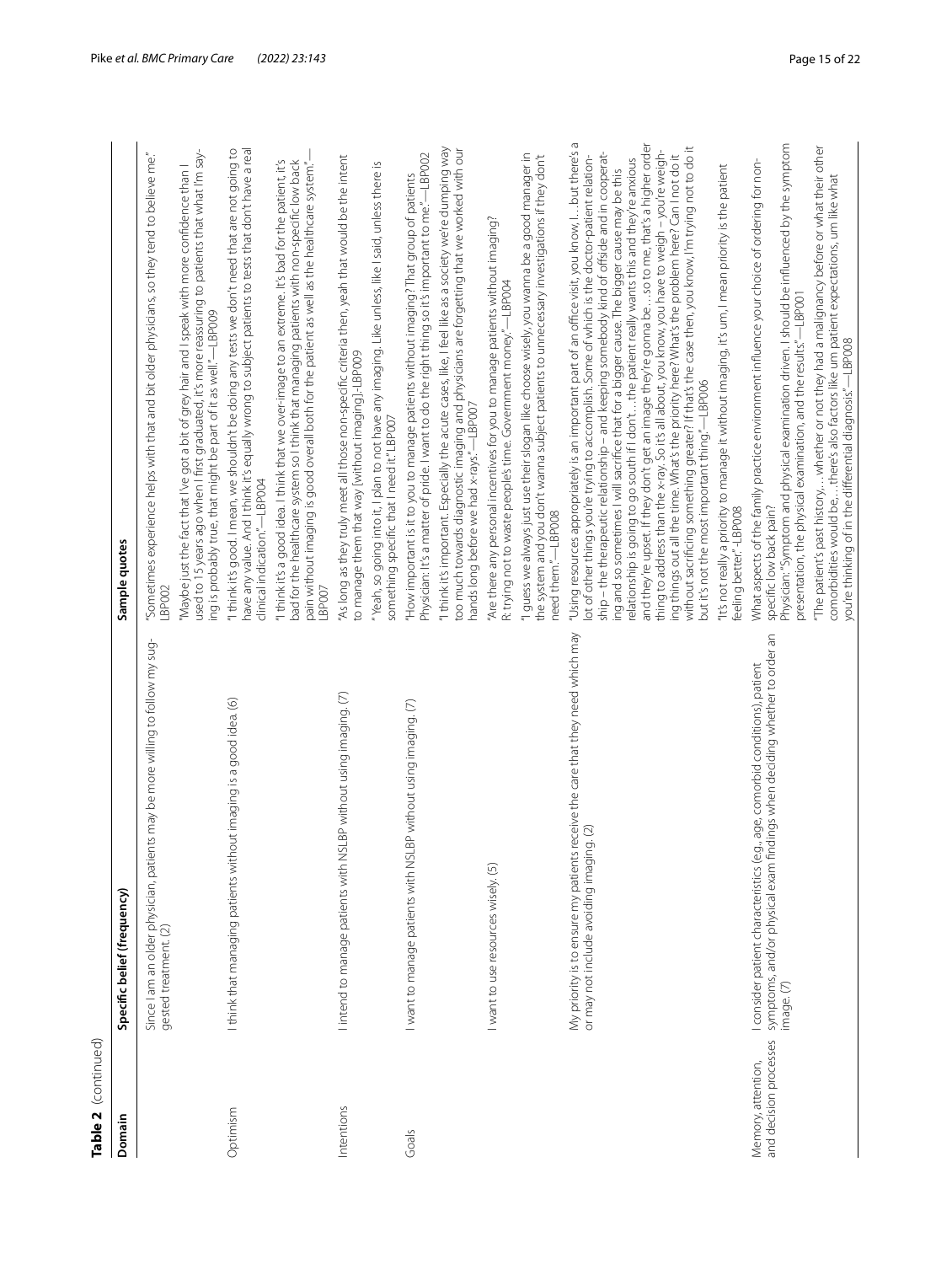| 5 |
|---|
|   |
|   |
|   |
| r |
|   |

| Table 2 (continued) |                                                                                                              |                                                                                                                                                                                                                                                                                                                                                                                                                        |
|---------------------|--------------------------------------------------------------------------------------------------------------|------------------------------------------------------------------------------------------------------------------------------------------------------------------------------------------------------------------------------------------------------------------------------------------------------------------------------------------------------------------------------------------------------------------------|
| Domain              | Specific belief (frequency)                                                                                  | Sample quotes                                                                                                                                                                                                                                                                                                                                                                                                          |
|                     | I determine if that patient is a surgical candidate to help me decide if I should<br>order imaging. (2)      | "My jump out point as I said in the beginning is [to]] put them in surgical or non-surgi-<br>cal"-LBP001                                                                                                                                                                                                                                                                                                               |
|                     |                                                                                                              | back pain that comes in. Um, and it's gone on long enough and it's been severe enough that it<br>think is mechanical low back pain - and I say that simply because that is the vast majority of<br>"When I'm ordering a CT it's probably becausethings are not settling out. They've got what<br>is possible they may be a surgical candidate."-LBP005                                                                 |
|                     | l assess the patient for red flag conditions before ordering imaging. (4)                                    | What guides your decision to use imaging with non-specific low back pain patients?<br>R: "Red flags. Length of time they've had it." -LBP005                                                                                                                                                                                                                                                                           |
|                     |                                                                                                              | "The big thing that goes through my mind isred flags for back pain, right? So if I'm seeing<br>any  red flags, then I'm going to image"-LBP007                                                                                                                                                                                                                                                                         |
|                     | for patients with NSLBP. (7)<br>I do not automatically order images                                          | Is ordering a CT or an x-ray an automatic decision or is it something you take time to think<br>Physician: "No. I think about it all the time." LBP002<br>about with your patient?                                                                                                                                                                                                                                     |
|                     |                                                                                                              | When you do order a CT or an x-ray, is it an automatic decision or is it something you take the<br>R: "I take the time to think about. It's not automatic."-LBP005<br>time to think about with non-specific low back pain                                                                                                                                                                                              |
|                     | nether to order images for patients with<br>It is not difficult for me to decide wh                          | "Generally it's pretty clear if something's got to be imaged.—LBP006                                                                                                                                                                                                                                                                                                                                                   |
|                     | NSLBP. (7)                                                                                                   | 'Most times I would say it's easy.-LBP004                                                                                                                                                                                                                                                                                                                                                                              |
|                     | I consider the patient's response to previous treatments when deciding<br>whether to order images. (2)       | imaging. But three months she was still having significant leg pain and I couldn't really control<br>"I've seen a patient with sciatica and the first three months, I think I managed her without any<br>the pain. So then you start talking about things like imaging."-LBP006                                                                                                                                        |
|                     |                                                                                                              | exam - potentially massage or acupuncture, other things as well - then after a month or two l<br>"If the anti-inflammatories work – then we're done. If physio works, then we're done. If they're<br>then and potentially depending on the nature of the pain and its location, and the physical<br>not making significant improvement after a month or two and having tried those things<br>might get an x-ray" LB005 |
|                     | deciding whether to order images. (3)<br>I consider resource utilization when                                | "Its not the most important thing but using resources appropriately is an important part of an<br>office visit."-LBP006                                                                                                                                                                                                                                                                                                |
|                     |                                                                                                              | the image and tests we order. It probably shouldn't, but it's a minor factor in my decision mak-<br>"The financial that the state that the province is in currently makes us think carefully about<br>ing."-LBP009                                                                                                                                                                                                     |
|                     | ion to make. (1)<br>Ordering imaging is a difficult decisi                                                   | "I find it really hard, yeah. I find it really hard."—LBP003<br>is it typically an easy or a difficult decision to make?                                                                                                                                                                                                                                                                                               |
|                     | I try to determine if the patients' pain will persist when deciding whether or<br>not to order an image. (1) | "But then the other huge factor is 'do I think that this person's pain is going to persist if they<br>don't get an x-ray because they believe that it will'?"-LBP003                                                                                                                                                                                                                                                   |
|                     | If I have any doubt or concern about my patient at all I will image. (1)                                     | something, you know, that maybe is not what everybody has but still, you know, wouldn't fall<br>under the category of a red flag or something like that, then I will sometimes do imaging"<br>"I think sometimes if I am referring and there is a, you know, question in my mind or there's<br><b>I</b> BP003                                                                                                          |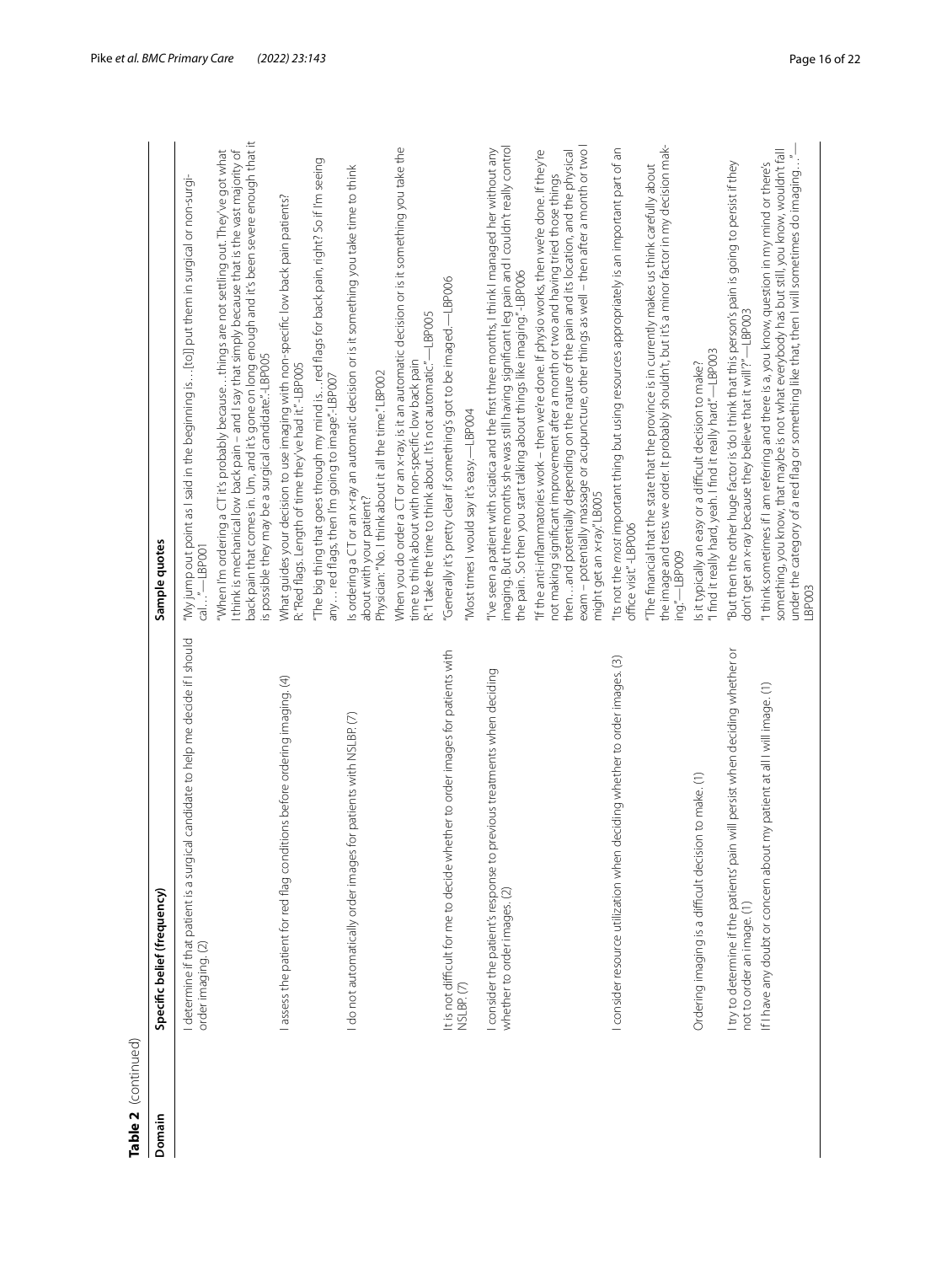| Domain | Specific belief (frequency)                                                                                       | Sample quotes                                                                                                                                                                                                                                                                                                                                                                                                                                                                                                                                                                                   |
|--------|-------------------------------------------------------------------------------------------------------------------|-------------------------------------------------------------------------------------------------------------------------------------------------------------------------------------------------------------------------------------------------------------------------------------------------------------------------------------------------------------------------------------------------------------------------------------------------------------------------------------------------------------------------------------------------------------------------------------------------|
|        | Having easy access to imaging does not influence my decision making. (1)                                          | "Accessibility is not part of [my decision]. I have the CT available to me 15 min down the road<br>[but] that makes no difference to me."LBP001                                                                                                                                                                                                                                                                                                                                                                                                                                                 |
|        | use quidelines in combination with my knowledge of the patient's needs to<br>help me decide whether to image. (1) | cause may be this relationship is going to go south if I don't the patient really wants this and<br>they're anxious and they're upset. There's no sense, you know, keeping someone from an x-ray<br>and losing a patient in the sense of losing their trust or their the two don't equate."-LBP006"<br>offside and cooperating and so sometimes I will sacrifice that for a bigger cause. The bigger<br>doctor-patient relationship – the therapeutic relationship – and keeping somebody kind of<br>"You know, there's a lot of other things you're trying to accomplish. Some of which is the |
|        | am more judicious when ordering CT scans than when ordering x-rays. (1)                                           | cious in my use of CT scans because of the increased cost to the healthcare system because of<br>"I don't want to give the impression that I just throw around x-rays. But I am even more judi-<br>the increased amount of radiation that the patient will receive in the process." LBP005                                                                                                                                                                                                                                                                                                      |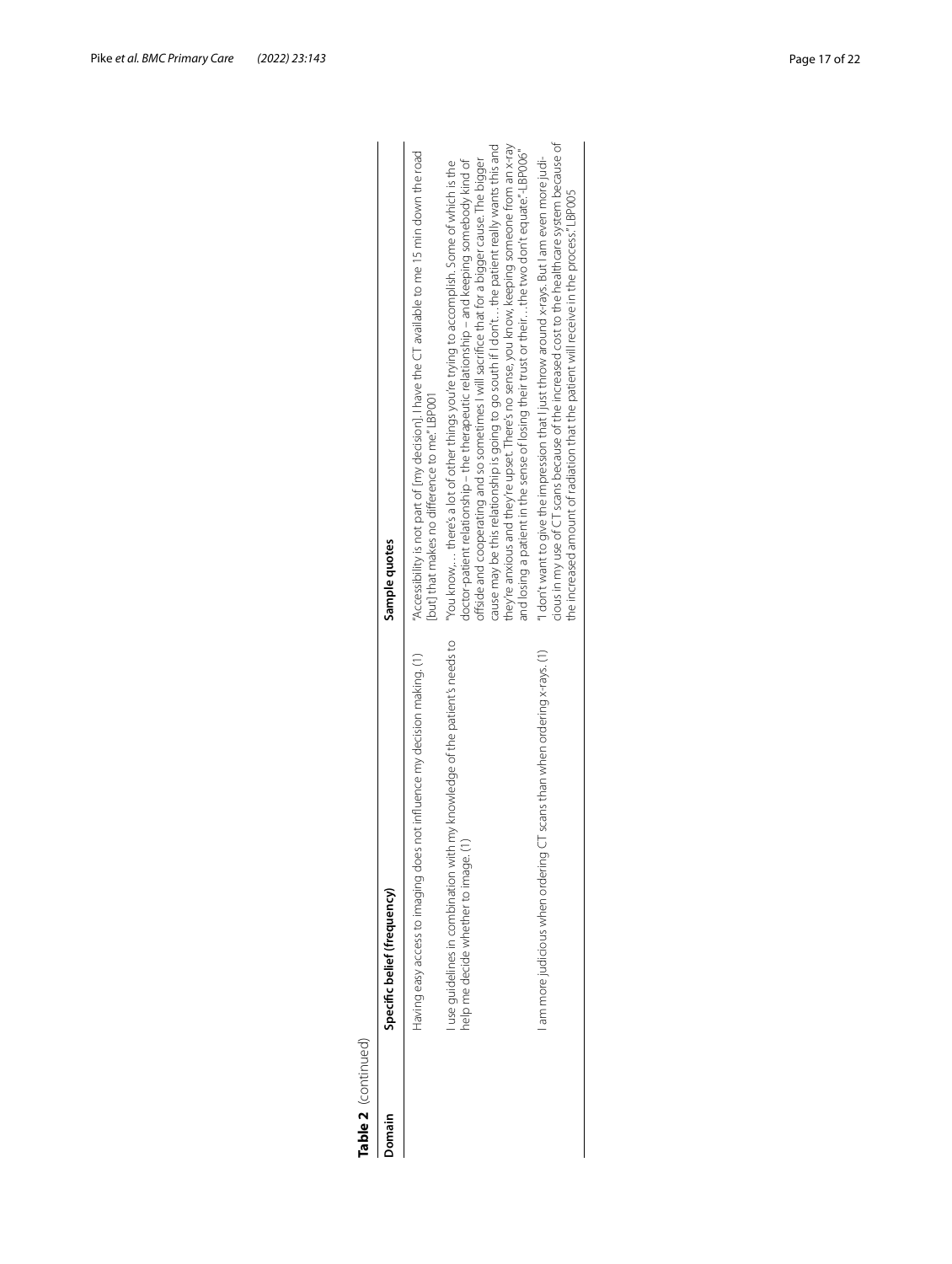are practicing evidence-based medicine (social professional role and identity, goals). There was no evidence of discord or other salient information that leads us to suspect the existence of barriers related to this domain.

The majority of participants felt that, generally speaking, managing patients with NSLBP without imaging is a good idea (optimism). Further, most also reported wanting to manage their patients with NSLBP without imaging (goals) and their intention to manage their patients with NSLBP without imaging (intentions). There were no conficts in these messages, however, two participants stressed that their priority is to ensure their patients' well-being and not resource stewardship (goals).

### **Discussion**

This study used the TDF to conduct a theory-informed, comprehensive investigation of the barriers and enablers to reducing unnecessary imaging for LBP in the Canadian province of NL. Our investigation revealed a number of barriers related to the following domains: beliefs about consequences, beliefs about capabilities, emotion, reinforcement, environmental context and resources, social infuences, and behavioural regulation. Overall, fve main barriers were evident in the data. Briefy, they are 1) negative consequences – family physicians fear that if they do not image they may miss something serious, 2) patient demand – physicians face signifcant patient demand for imaging, 3) health system organization – family physicians are working in a system they feel encourages unnecessary imaging, 4) time – family physicians don't have enough time during a typical busy clinic data to counsel patients about why they don't need imaging, and 5) access to resources – family physicians reported a lack access to appropriate practitioners, community programs, quality education materials, and treatment modalities to prescribe to their patients. We found that the remaining seven domains in the TDF (knowledge; skills; memory, attention, and decision-making; social professional role and identity; optimism; intentions; and goals) were not relevant to reducing unnecessary imaging.

# **Previous research on the determinants of unnecessary imaging**

Our fndings are largely supported by previous studies that have investigated barriers and enablers to following guideline-recommended treatment and management of LBP in primary care. Two systematic reviews have assessed the literature focused specifcally on physician-reported barriers to guideline-recommended imaging. In 2016, Slade et al., [[30\]](#page-21-2) performed a systematic review and meta-synthesis of qualitative studies investigating primary care physicians' perspectives on clinical practice guidelines for LBP including barriers and enablers to their adherence. Building on this work, Hall et al.,  $[31]$  $[31]$  $[31]$  completed a systematic review that included much of the same literature (plus two additional studies) and used a theoretical framework (the TDF) to guide the analysis. Several of our fndings are in line with the results of these previous reviews. Briefy, social infuence in the form of patient demand was an important factor in the decision to image for NSLBP, [[30](#page-21-2), [31](#page-21-3)] physicians felt imaging would ease patient anxiety and increase their satisfaction with care, [[31](#page-21-3)] time is a barrier to reducing unnecessary imaging, [[30](#page-21-2), [31\]](#page-21-3) and physicians imaged patients with NSLBP in part because they felt that it could act as a sort of "failsafe" to protect them against missing a serious underlying condition [[30\]](#page-21-2).

There were, however, some important differences between the current investigation and existing literature. For example, unlike the Slade review [[30\]](#page-21-2), the participants in our investigation did not lack knowledge of guideline content and did not take issue with the credibility of clinical practice guidelines for LBP. Overall, they were also confdent in their clinical skills to manage patients with NSLBP without the use of imaging. That being said, similar to findings noted in Hall's review [[31\]](#page-21-3), the physicians we interviewed all reported some degree of struggle related to avoiding imaging for LBP. In many cases, they believe it is easier to order an image than negotiate with patients in order to avoid imaging. All physicians reported that they either a) don't have the time to explain to patients that an image isn't needed and/or b) struggle to convince patients who insist on imaging and/or c) believe that because some patients are reassured by imaging, it would damage the therapeutic relationship to deny it. Interestingly, a review including patient perspectives on imaging for low back pain found that some patients are, in fact, frustrated by imaging – particularly when the results are are inconclusive, don't provide a clear reason for their back pain, or indicate degenerative or other issues perceived to be permanent or irreversible [\[37](#page-21-9)].

Our investigation also found an important barrier related to physician remuneration that has not been noted elsewhere in the literature on barriers to reducing imaging for LBP among family physicians. While physicians in NL are not remunerated for generating a referral, those we interviewed reported that the way they are remunerated (under a fee-for-service model) encourages imaging patients with NSLBP. They explained that under the current fee-for-service model in this province, they lose income by taking the time to explain why imaging is not necessary and counsel patients on alternative therapies for treatment. This finding underscores the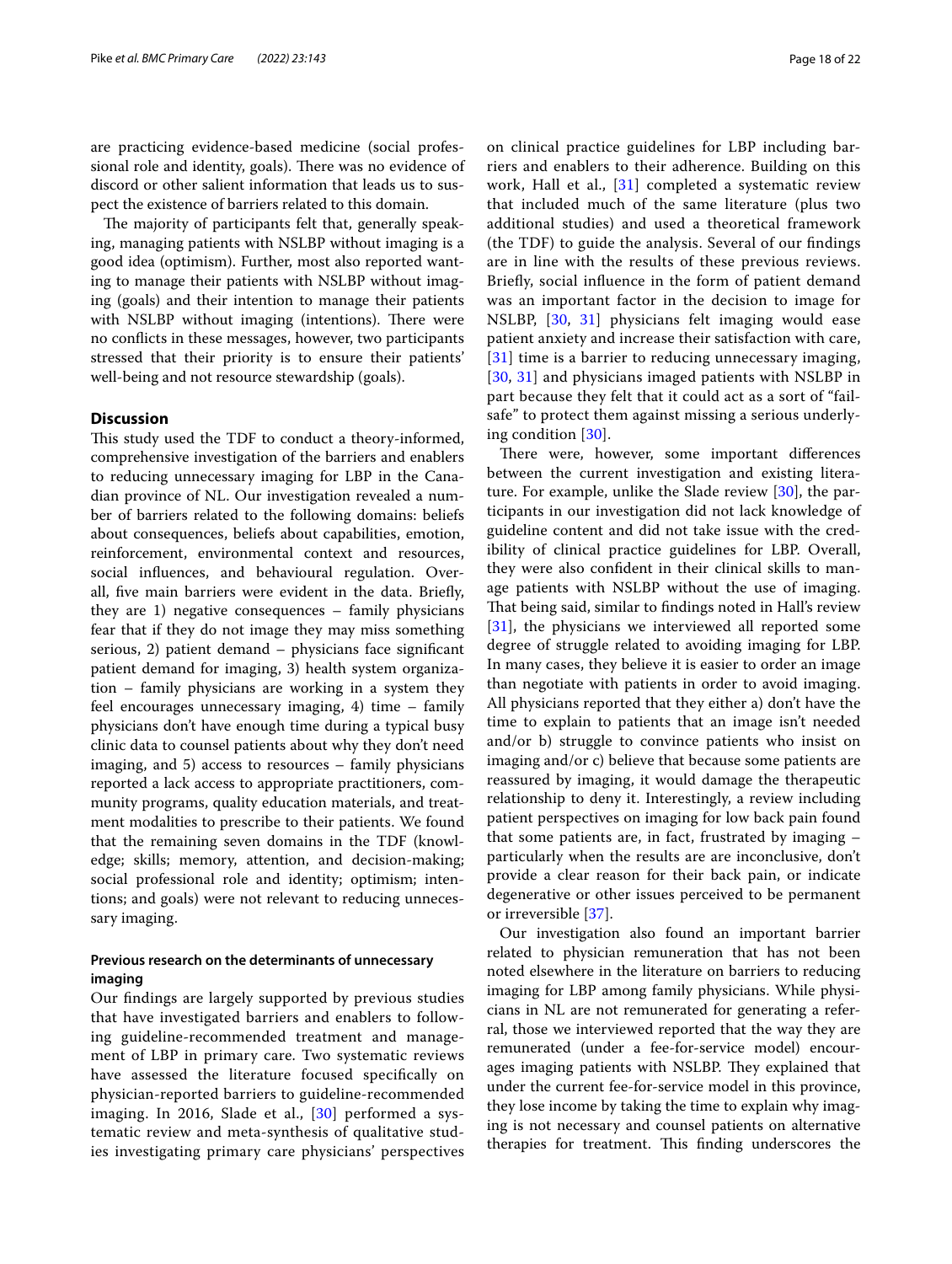importance of completing a context-specifc barriers assessment before intervening to change behaviour.

#### **Implications for research and practice**

A number of studies have now assessed barriers to following guidelines in the treatment and management of low back pain in a variety of settings in 10 countries and have identifed similar barriers in these diferent contexts [[31\]](#page-21-3). Our study revealed five important barriers to reducing unnecessary imaging, many of which align with the key barriers noted in previous reviews [\[30](#page-21-2), [31\]](#page-21-3). Given the convergence of research in this area, it is unlikely that repeating barriers assessments in similar contexts will change these overall findings. Thus, any future research to examine barriers related to imaging guidelines for low back pain should consider focusing on areas that may add new and valuable information to the established knowledge base. For example, researchers may want to consider targeting particular contexts that have been under-studied in current literature such as resource-poor settings, or physicians with higher-than-average rates of imaging. Similarly, when an intervention to reduce imaging is being planned within a local context for which a full barriers assessment has not been conducted, we recommend using the existing literature as a reliable foundation to start selecting potential strategies and consider conducting 3–5 interviews with key contacts to confrm if there are any other issues that might be specifc to the local context. These assessments would be undertaken not to generate new scientifc knowledge but to optimize an intervention for a particular context.

Several interventions have been implemented to address over-imaging for low back pain [[38](#page-21-10)[–42\]](#page-21-11). However, most have focused on providing information to clinicians to increase their knowledge of the guidelines and have been largely unsuccessful in changing clinician ordering practices [\[42](#page-21-11)]. While lack of knowledge has been identifed as a barrier to evidence-based ordering in some contexts, [[30](#page-21-2)] the bulk of the evidence in this area shows us that addressing only knowledge via strategies like practitioner education or passive dissemination of guidelines is not enough [[38](#page-21-10)[–42](#page-21-11)]. Rather, moving evidence into practice for this behaviour will require more comprehensive interventions that address the most relevant barriers using behaviour change techniques matched to as many of the implicated domains as possible. Following guidance from the Medical Research Council (MRC), theory-based interventions should be tested in randomized controlled trials (RCTs) that include a robust process evaluation [\[43](#page-21-12)]. A randomized design is important to consider wherever possible since we don't have a good understanding of other confounders related to behaviour change, making it difficult to adjust for them in non-randomized designs. Process evaluations allow us to explain how complex interventions work by examining the processes through which an intervention generates outcomes. When testing behaviour change interventions (BCIs), a process evaluation should be carried out to assess (i) fdelity and quality of implementation of the intervention, (ii) clarify causal mechanisms and (iii) identify contextual factors associated with variation in outcomes  $[43, 44]$  $[43, 44]$  $[43, 44]$  $[43, 44]$ . These evaluations are vital for understanding how interventions function in diferent settings.

Next steps will involve using what is known about the barriers to reducing imaging to develop a comprehensive intervention to improve uptake of imaging guidelines for the treatment and management of NSLBP using the resources developed by Michie et al. to complement the TDF  $[27, 45, 46]$  $[27, 45, 46]$  $[27, 45, 46]$  $[27, 45, 46]$  $[27, 45, 46]$  $[27, 45, 46]$ . These include the Behaviour Change Wheel—a systematic guide for designing BCIs and the Behaviour Change Technique Taxonomy – an extensive list of 93 techniques, divided into 16 categories that will form the active components of an intervention [[27](#page-20-19), [45](#page-21-14), [46](#page-21-15)]. Using this method, an intervention to reduce imaging for low back pain should include behavior change techniques that target domains directly related to specifc barriers. Each barrier may be related to a number of diferent TDF domains and each domain is, in turn, associated with several BCTs. The theory and techniques tool ([https://](https://theoryandtechniquetool.humanbehaviourchange.org) [theoryandtechniquetool.humanbehaviourchange.org\)](https://theoryandtechniquetool.humanbehaviourchange.org) has been developed to help researchers map behavior change techniques to identified TDF domains  $[47-49]$  $[47-49]$ . The tool is essentially a heat map in which each cell represents a link between a BCT and a TDF domain with colour-coding used to provide indication of the strength of the evidence link between them. The strength of the links was determined through a literature synthesis study that extracted data from 277 behavior change intervention articles, [[47](#page-21-16)] an expert consensus study including 105 international behavior change experts, [[48](#page-21-18)] and a triangulation study (statistically assessing concordance between the frst two studies supplemented by a consensus exercise to reconcile discrepancies) [\[49](#page-21-17)]. Tool developers have also established a repository where new behavior change intervention study data can be uploaded and synthesized in order to help keep this tool up-to-date. As such, it is susceptible to change as the evidence base grows. Using the theory and techniques tool, we have included an example of how BCTs could be used to build an intervention targeting barriers to reducing imaging for LBP in Table [3](#page-19-0). For the purposes of this example, we have focused on only one barrier.

We will complement this process by also involving family physicians and other relevant stakeholders who can advise the research team on the acceptability and plausibility of successfully implementing the intervention. This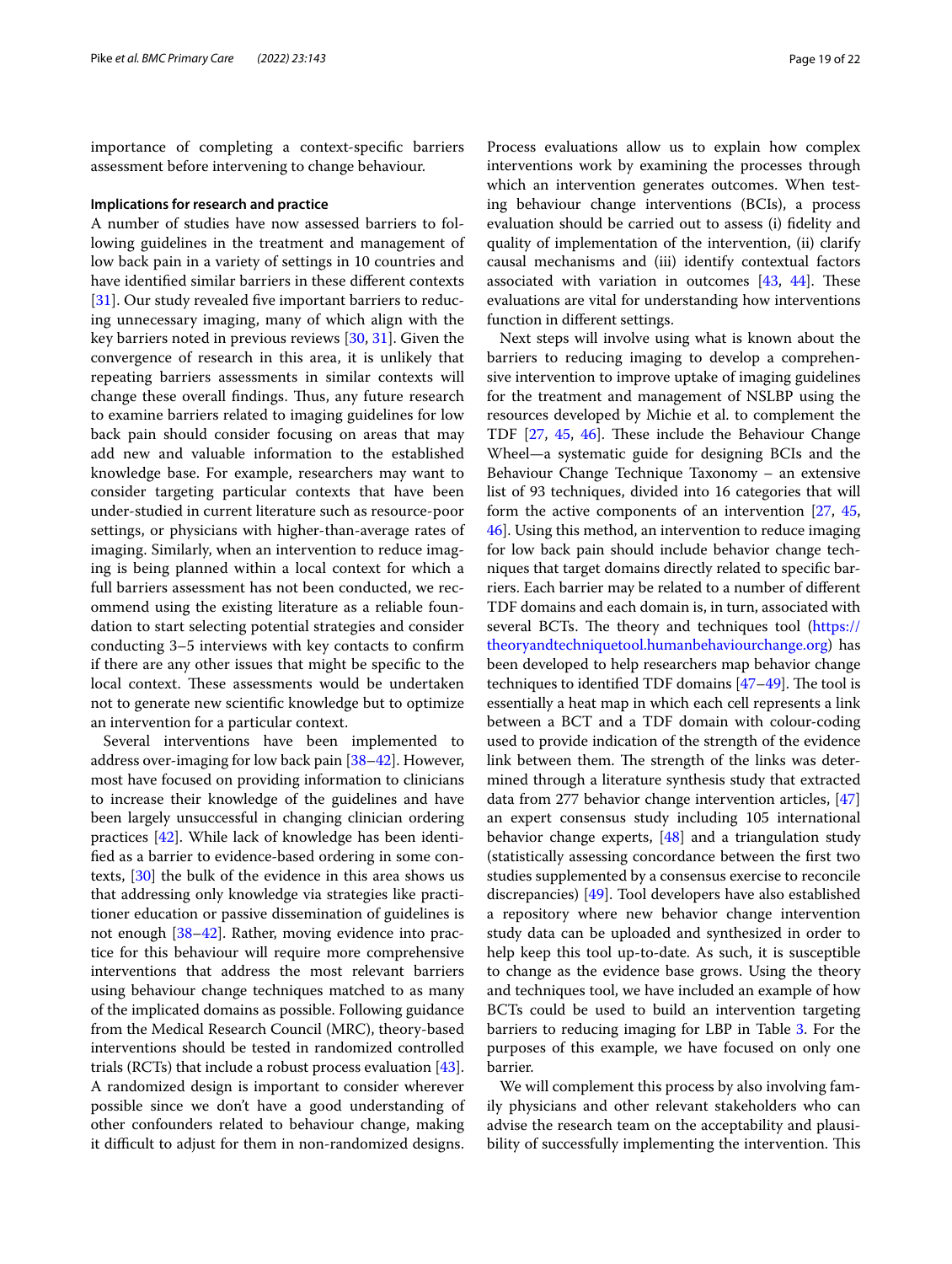| <b>Barrier</b> | <b>Domains</b>                                                                                       | <b>Behavior Change Techniques*/Intervention Components</b>                                                                                                      |  |
|----------------|------------------------------------------------------------------------------------------------------|-----------------------------------------------------------------------------------------------------------------------------------------------------------------|--|
| Patient demand | Beliefs about consequences<br>(Imaging reassures patients)                                           | 5.3 Information about social and environmental consequences<br>Inform clinicians that patients are frustrated about imaging findings that "don't show anything" |  |
|                | Beliefs about capabilities<br>(It is difficult to convince<br>patients that imaging isn't<br>useful) | 8.1 Behavioral practice<br>Use role-play exercise in training physicians to use a new tool to facilitate conversation about<br>why images aren't useful         |  |
|                | Social influences (patients pres-<br>sure me for images)                                             | 3.1. Social support<br>Peer counselling or consults established to help work through issues with insistent patients                                             |  |

<span id="page-19-0"></span>**Table 3** Example of how behavior change techniques can be used to build an intervention targeting TDF domains related to barriers to reducing imaging for LBP

We have chosen BCTs from among those with "strong" evidence links to each TDF domain in the table

intervention will be tested in a RCT that includes both a rigorous process evaluation (to identify causal mechanisms) and fdelity assessment (to determine the extent to which the intervention was implemented as intended).

### **Strengths**

As recommended by a host of national health and research organizations (e.g., the National Institute for Healthcare Excellence, the MRC, Health Canada, Canadian Institutes of Health Research, and the Quality Enhancement Research Initiative), [[43,](#page-21-12) [50–](#page-21-19)[53](#page-21-20)] this study used a theory-informed approach to investigate the barriers and enablers of unnecessary imaging for NSLBP. While both physician and patient-related barriers to reducing imaging for NSLBP have been noted elsewhere in the literature, [[30,](#page-21-2) [31](#page-21-3)] only one study that we are aware of used a theoretical framework to guide their assessment [[54\]](#page-21-21). Our study was designed using the Atkins et al.guide [[26\]](#page-20-17) on how to apply the TDF to the development of data collection and analysis methods for assessing barriers and enablers to behaviour change. Using this approach allowed us to produce results that can be used to guide the development of an intervention that will appropriately tackle barriers related to each of the TDF domains.

Additionally, we used a rigorous approach to data analysis as recommended by Atkins et al. [[26\]](#page-20-17) in their guide to applying the TDF to barriers assessments which included double coding the transcripts, training coders extensively, oversight of analysis by a professional expert in the TDF, review of the results by a family physician team member in detail and again by the larger investigative team. The team also used the Consolidated Criteria for Reporting Qualitative Research (COREQ) 32-item checklist to guide our methods and reporting [[55\]](#page-21-22).

### **Limitations**

Despite these strengths, the results are limited in important ways. For example, our sample size was small and included only nine family physicians. While we did assess data saturation and found no new information after the

eighth interview, it is possible that we reached data saturation prematurely by not interviewing participants with suffcient diversity to allow for more variety in responses. For example, although we sampled purposively to ensure that we interviewed rural and urban, community and academic, male and female physicians at varying stages of their professional practice, we were limited to a convenience sample of those who agreed to participate. We also didn't assess the ordering rates of our sample to engage similar numbers of participants that order images at diferent rates or actively seek participants in equal numbers who had differing views on imaging conservatively.

## **Conclusions**

LBP is a common but serious problem that is burdensome and costly for patients and the health system. One of the main drivers of this burden is an overreliance on imaging. Researchers estimate that up to half of all requests for lumbar spine imaging are inappropriate [[16–](#page-20-12)[21\]](#page-20-13). Our study interviewed family physicians in NL to determine context-specifc barriers and enablers for reducing unnecessary imaging. We found five key barriers related to seven TDF domains. Successfully changing physician behaviour (which is determined by multiple factors) to reduce inappropriate imaging will require a comprehensive intervention that addresses the most relevant contextual barriers using established behaviour change techniques matched to as many of the implicated domains as possible. The results of our study represent the important frst step of this process – identifying the contextual barriers and the domains to which they are related. These results will be used to develop an intervention that will be tested in a later study.

# **Abbreviations**

LBP: Low back pain; NSLBP: Non-specifc low back pain; DI: Diagnostic imaging; CT: Computed tomography; MRI: Magnetic Resonance Imaging; TDF: Theoretic Domains Framework; NL: Newfoundland and Labrador; CAD: Canadian Dollars; SD: Standard deviation; MRC: Medical Research Council; RCT : Randomized controlled trial; BCI: Behaviour change intervention; COREQ: Consolidated criteria for reporting qualitative research.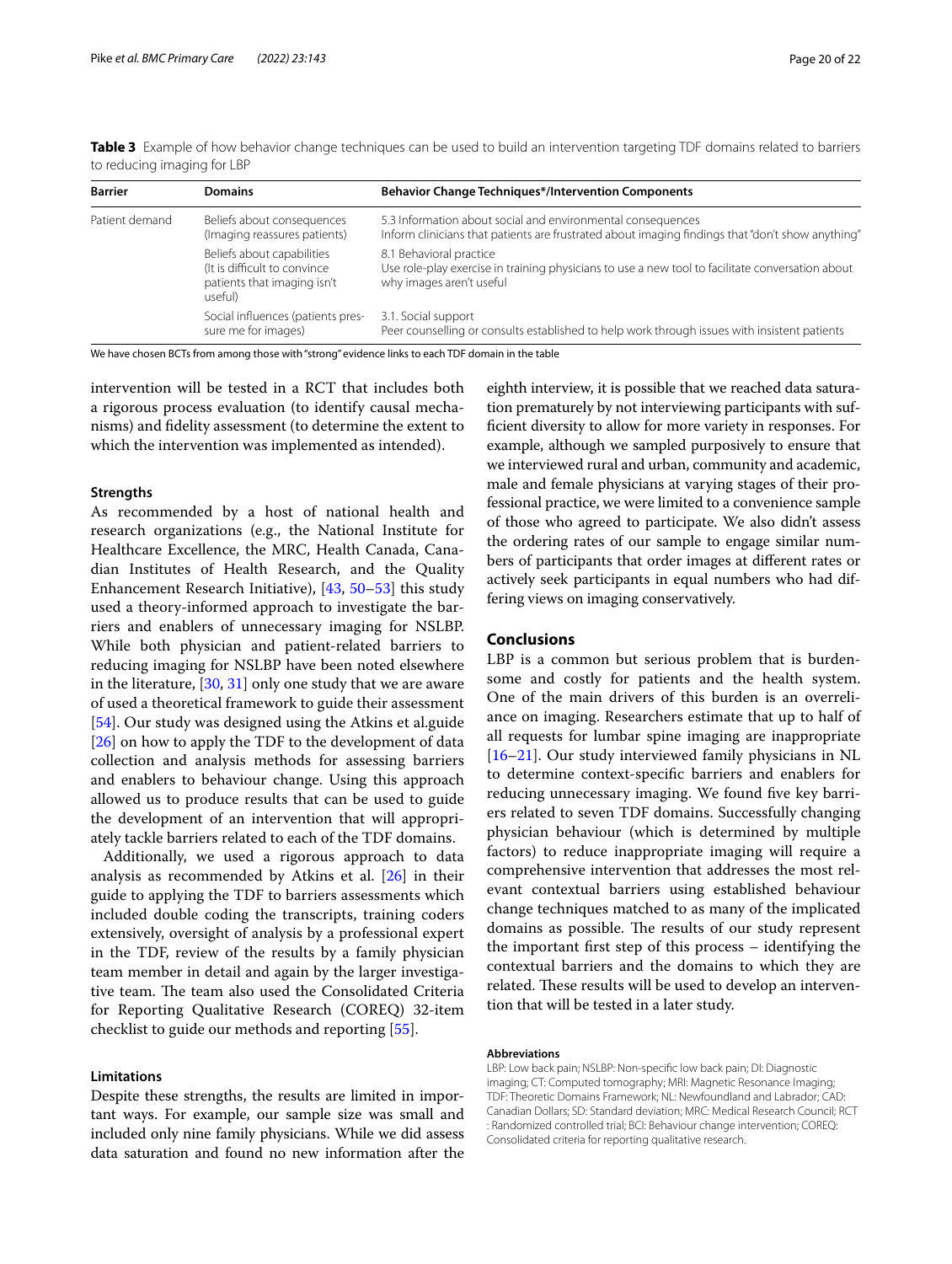# **Supplementary Information**

The online version contains supplementary material available at [https://doi.](https://doi.org/10.1186/s12875-022-01751-6) [org/10.1186/s12875-022-01751-6](https://doi.org/10.1186/s12875-022-01751-6).

<span id="page-20-18"></span>

| Additional file 1.        |  |  |
|---------------------------|--|--|
| <b>Additional file 2.</b> |  |  |

#### **Acknowledgements**

The authors formally acknowledge the contributions of the De-implementing Wisely Research Group to the conceptualisation and design of this work. Members of the group not formally listed as authors on this manuscript include: Sacha Bhatia, D'Arcy Duquettes, Erin Gionet, Kyle Kirkham, Wendy Levinson, Brian Johnston, Kelly Mrklas, Patrick Parfrey, Justin Presseau, Todd Sikorski, Monica Taljaard, Kednapa Thavorn, Krista Mahoney, Shannon Ruzycki. To reach the group, please email jgrimshaw@ohri.ca.

### **Authors' contributions**

AH, AMP, JG, SD, KAB, and the remaining members of the De-implementing Wisely Research Group conceptualised and designed this barriers assessment. AP and AH drafted the paper. AH, AMP, RL, SM, and YJ developed and reviewed the question guide. AMP, AH, RL, AP developed the codebook. All named authors provided feedback on both content and clarity of the analysis and results. All authors reviewed the manuscript and provided feedback and their approval to publish the manuscript.

#### **Funding**

This work was funded by the Canadian Institute of Health Research, grant number 398 527. The funding body played no role in the design of the study; collection, analysis, and interpretation of data; or in writing the manuscript.

#### **Availability of data and materials**

De-identifed data collected and analyzed for the current study are available from the corresponding author on reasonable request.

### **Declarations**

#### **Ethics approval and consent to participate**

This study was reviewed and approved by Newfoundland and Labrador's Health Research Ethics Board (fle no: 20180484). Waiver of written consent was provided by this Health Research Ethics Board as consent was implied by participation in the interview. All relevant data protection guidelines specifed by our Health Research Ethics Board were followed throughout the study.

### **Consent for publication**

Not applicable.

#### **Competing interests**

The authors declare that they have no competing interests.

#### **Author details**

<sup>1</sup> Primary Healthcare Research Unit, Faculty of Medicine, Health Sciences Centre, Memorial University, Rm 421, Janeway Hostel, 300 Prince Phillip Drive, St. John's, NL A1B 3V6, Canada. <sup>2</sup> Centre for Implementation Research, Ontario Health Research Institute, Ottawa, ON, Canada. <sup>3</sup>University of Calgary, Calgary, AB, Canada.

### Received: 9 February 2021 Accepted: 25 May 2022 Published online: 03 June 2022

#### **References**

- <span id="page-20-0"></span>1. Hoy D, March L, Brooks P, Blyth F, Woolf A, Bain C, Williams G, Smith E, Vos T, Barendregt J. The global burden of low back pain: estimates from the global burden of disease 2010 study. Ann Rheum Dis. 2014;73:968–74.
- <span id="page-20-1"></span>2. St Sauver JL, Warner DO, Yawn BP, Jacobson DJ, McGree ME, Pankratz JJ, et al. Why patients visit theirdoctors: assessing the most prevalent conditions in a defned American population. Mayo Clin Proc. 2013;88(1):56–67.
- <span id="page-20-2"></span>3. Maher C, Underwood M, Buchbinder R. Non-specifc low back pain. Lancet. 2017;389:736–47.
- 4. Kent PM, Keating JL. The epidemiology of low back pain in primary care. Chiropr Osteopat. 2005;13:13.
- 5. Katz JN. Lumbar disc disorders and low-back pain: socioeconomic factors and consequences. JBJS. 2006;88:21–4.
- <span id="page-20-3"></span>6. Lidgren L. The bone and joint decade 2000–2010. SciELO Public Health. 2003.
- <span id="page-20-4"></span>7. Koes BW, van Tulder M, Lin CW, Macedo LG, McAuley J, Maher C. An updated overview of clinical guidelines for the management of nonspecifc low back pain in primary care. Eur Spine J. 2010;19:2075–94.
- <span id="page-20-5"></span>8. Williams CM, Maher CG, Hancock MJ, McAuley JH, McLachlan AJ, Britt H, et al. Low back pain and best practice care: a survey of general practice physicians. Arch Intern Med. 2010;170:271–7.
- <span id="page-20-6"></span>9. Piccoliori G, Engl A, Gatterer D, Sessa E, J in der Schmitten, Abholz HH. Management of low back pain in general practice - is it of acceptable quality: an observational study among 25 general practices in South Tyrol (Italy). BMC Fam Pract. 2013;14:148.
- <span id="page-20-7"></span>10. Andersen J. Is immediate imaging important in managing low back pain? J Athl Train. 2011;46:99–102.
- <span id="page-20-8"></span>11. Cutler R, Fernandez-Llimos F, Frommer M. Economic impact of medication non-adherence by disease groups: a systematic review. BMJ Open. 2018;8:e016982.
- <span id="page-20-9"></span>12. Chou R, Deyo RA, Jarvik JG. Appropriate use of lumbar imaging for evaluation of low back pain. Radiol Clin N Am. 2012;50:569–85.
- 13. Clinician lists. Recommendations for low back pain. [http://www.choos](http://www.choosingwisely.org/clinician-lists/#keyword=low_back_pain) [ingwisely.org/clinician-lists/#keyword](http://www.choosingwisely.org/clinician-lists/#keyword=low_back_pain)=low\_back\_pain. Accessed 12 Jan 2018.
- <span id="page-20-10"></span>14. Darlow B, Forster BB, O'sullivan K, O'sullivan P. It is time to stop causing harm with inappropriate imaging for low back pain. Br J Sports Med. 2017;51(5):414–5.
- <span id="page-20-11"></span>15. Traeger A, Buchbinder R, Harris I, Maher C. Diagnosis and management of low-back pain in primary care. CMAJ. 2017;189:E1386–95.
- <span id="page-20-12"></span>16. Rao JK, Kroenke K, Mihaliak KA, Eckert GJ, Weinberger M, Rao JK, Kroenke K, Mihaliak KA, Eckert GJ, Weinberger M. Can guidelines impact the ordering of magnetic resonance imaging studies by primary care providers for low back pain? Am J Manag Care. 2002;8:27–35.
- 17. Emery DJ, Shojania KG, Forster AJ, Mojaverian N, Feasby TE. Overuse of magnetic resonance imaging. JAMA Intern Med. 2013;173:823–5.
- 18. Muntion-Alfaro MT, Benitez-Camps M, Bordas-Julve JM, De Gispert-Uriach B, Zamora-Sanchez V, Galindo-Parres C. Back pain: do we follow the recommendations of the guidelines? [Spanish]. Aten Primaria. 2006;37:215–20.
- 19. Gonzalez-Urzelai V, Lopez-de-Munain J. Routine primary care management of acute low back pain: adherence to clinical guidelines. Eur Spine J. 2003;12:589–94.
- 20. Kennedy SA, Fung W, Malik A, Farrokhyar F, Midia M. Effect of governmental intervention on appropriateness of lumbar MRI referrals: a Canadian experience. J Am Coll Radiol. 2014;11:802–7.
- <span id="page-20-13"></span>21. Logan GS, Pike A, Copsey B, Parfrey P, Etchegary H, Hall A. What do we really know about the appropriateness of radiation emitting imaging for low back pain in primary and emergency care? A systematic review and meta-analysis of medical record reviews. PLoS ONE. 2019;14(12):e0225414. <https://doi.org/10.1371/journal.pone.0225414>.
- <span id="page-20-14"></span>22. Grol R, Wensing M. Efective implementation: a model. Improv Patient Care Implement Change Clin Pract. 2005;41:57.
- <span id="page-20-15"></span>23. Grol R, Grimshaw J. From best evidence to best practice: effective implementation of change in patients' care. Lancet. 2003;362:1225–30.
- 24. Grimshaw JM, Thomas RE, MacLennan G, et al. Effectiveness and efficiency of guideline dissemination and implementation strategies. Health Technol Assess. 2004;8:1–72.
- <span id="page-20-16"></span>25. Improved clinical effectiveness through behavioural research group (ICE-BERG). Designing theoretically-informed implementation interventions. Implement Sci. 2006;1:4.
- <span id="page-20-17"></span>26. Atkins L, Francis J, Islam R, et al. A guide to using the theoretical domains framework of behaviour change to investigate implementation problems. Implement Sci. 2017;12:77.
- <span id="page-20-19"></span>27. Cane J, O'Connor D, Michie S. Validation of the theoretical domains framework for use in behaviour change and implementation research. Implement Sci. 2012;7:37.